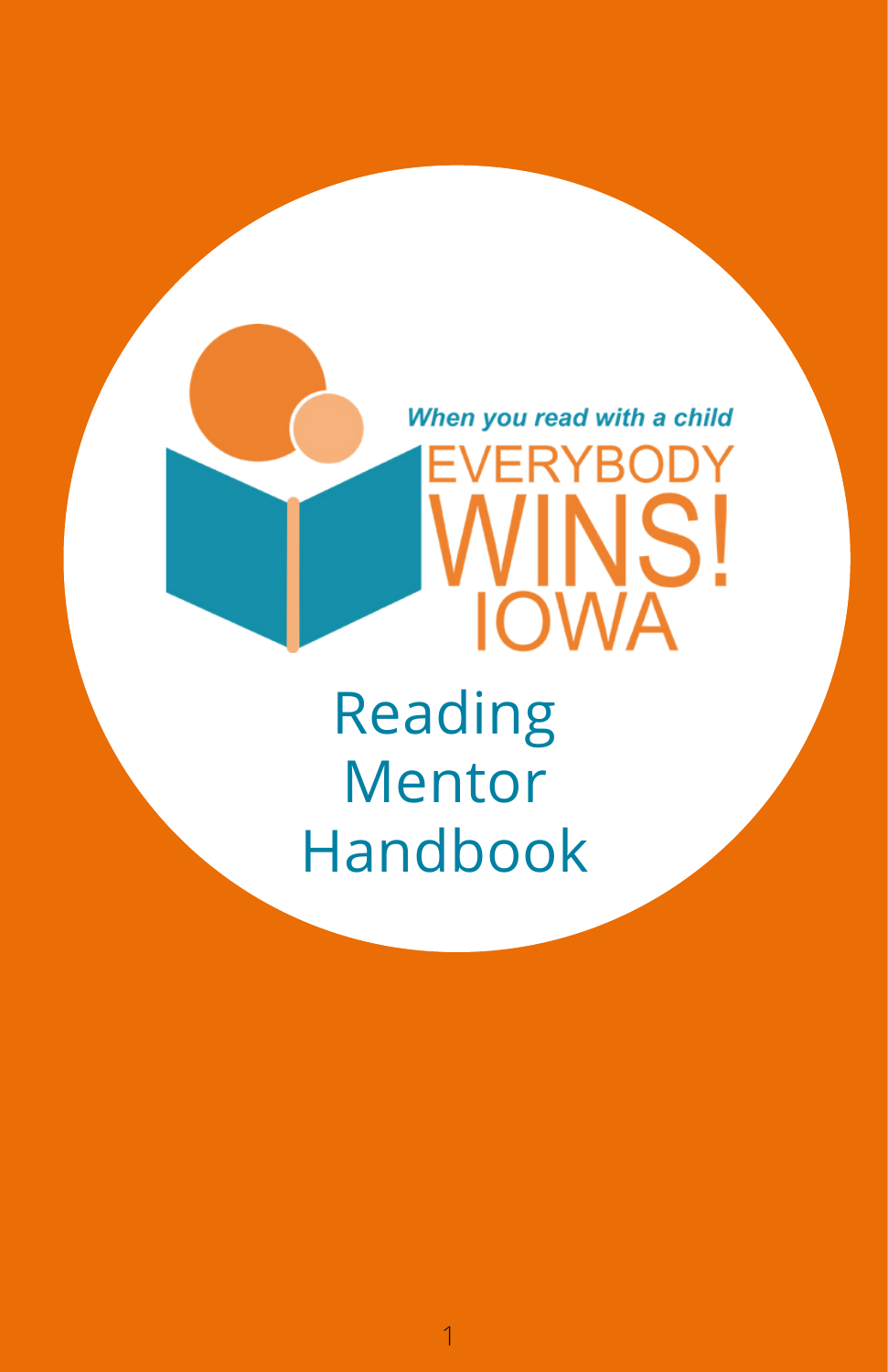### *With this program, everybody truly does win, especially the children. It is amazing to see the difference that one hour a week can make in a child's life.*

Senator Tom Harkin, founder of Everybody Wins! Iowa and an Everybody Wins! D.C. mentor for over 10 years

## With Our Program… Everybody Wins!

#### **Students:**

- Learn reading is fun and become more enthusiastic about books and learning.
- Are exposed to new places and ideas through the reading materials volunteers share with them.
- Learn to think more creatively.
- Improve their listening and vocabulary skills, which instills articulation and insightfulness.
- Are exposed to the world beyond school through their volunteers.
- Become more confident because they know their volunteers make time for them and enjoy reading with them.

#### **Volunteers:**

- Give to their communities and make a difference though a wellsupported, convenient, user-friendly program.
- Form meaningful and rewarding relationships with young students.
- Create a link between the schools and the community.
- Become more confident, more optimistic about the future and more positive about the world around them.
- Learn more about their communities.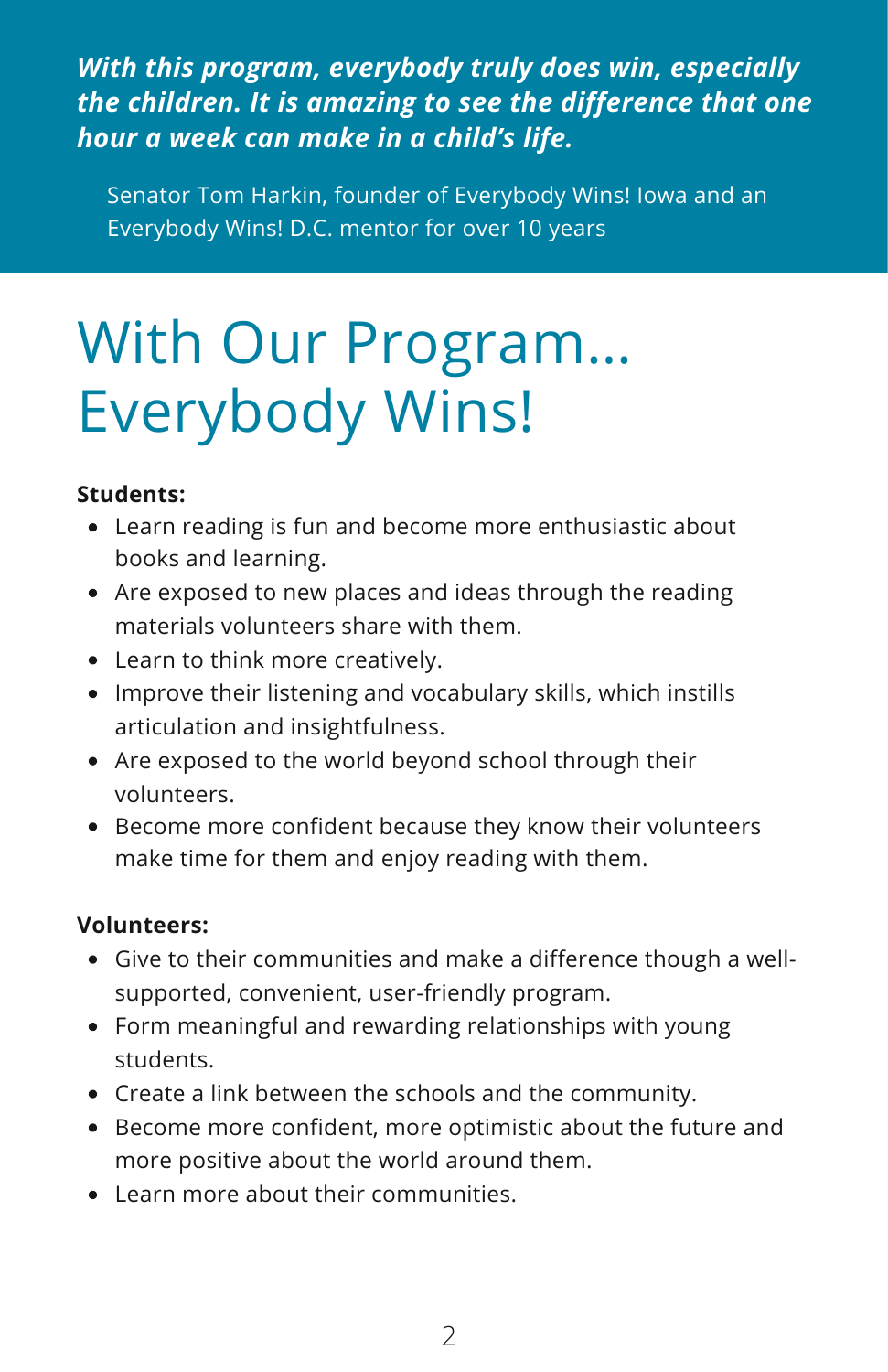## Table of Contents

| Welcome to Everybody Wins! Iowa           | Page 4  |
|-------------------------------------------|---------|
| Why Read Aloud?                           | Page 6  |
| Program Description & Goals               | Page 8  |
| The Site Coordinator's Role               | Page 9  |
| The Reading Mentor's Role                 | Page 10 |
| Program Policies                          | Page 11 |
| Social Media Policy                       | Page 13 |
| <b>Confidentiality and Reporting</b>      | Page 16 |
| Anti-Harrassment and Anti-Discrimination  |         |
| Policy, Diversity and Inclusion           | Page 17 |
| <b>Involuntary Termination</b>            | Page 18 |
| How to Spend a Reading Session            | Page 19 |
| <b>Selecting Good Books</b>               | Page 20 |
| <b>Tips For Success</b>                   | Page 21 |
| SEL, Mental Health & Trauma Informed Care | Page 23 |
| <b>Frequently Asked Questions</b>         | Page 25 |
| Other things you can do to help EWI       | Page 28 |
| Acknowledgement of Mentor Training        |         |
| and Receipt of Handbook                   | Page 29 |
| <b>Key Contacts</b>                       | Page 30 |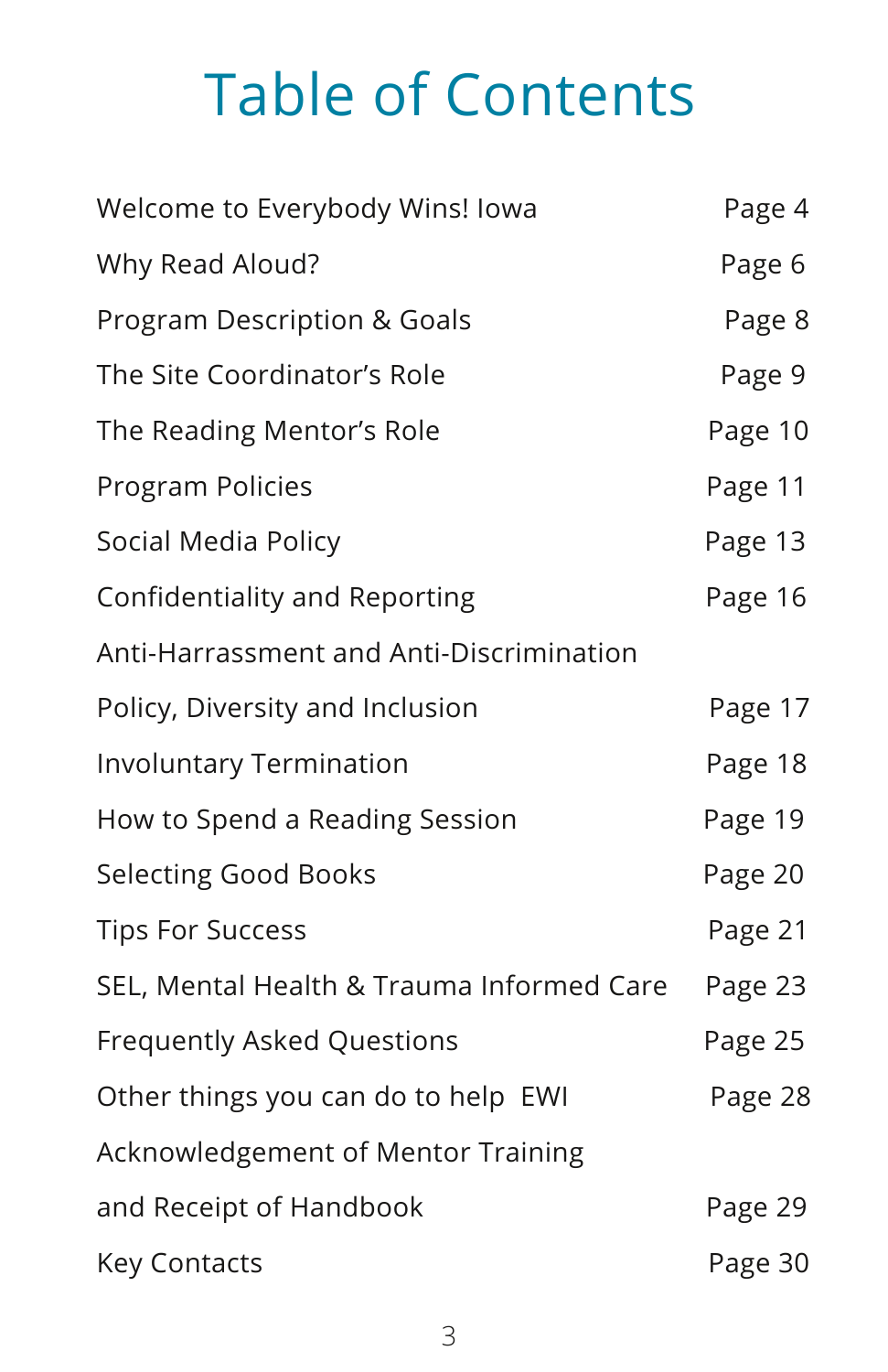## Welcome to Everybody Wins! Iowa

### **A Message from the Executive Director**

Thank you for volunteering to become a reading mentor! We are very excited to have you with us. Together, we look forward to instilling the love of reading in young children.

We hope you find this Reading Mentor Handbook helpful. Although much of this material was covered during your orientation session, we ask that you read through the entire handbook to gain a complete understanding of your role and responsibilities. You will find information about our program policies and good advice on reading aloud and working with children. If you have questions at any time, please don't hesitate to contact me or your site coordinator.

Thank you again for being a part of Everybody Wins! Iowa. Together, we will improve the lives of many children!

Karen Ligas, Executive Director Everybody Wins! Iowa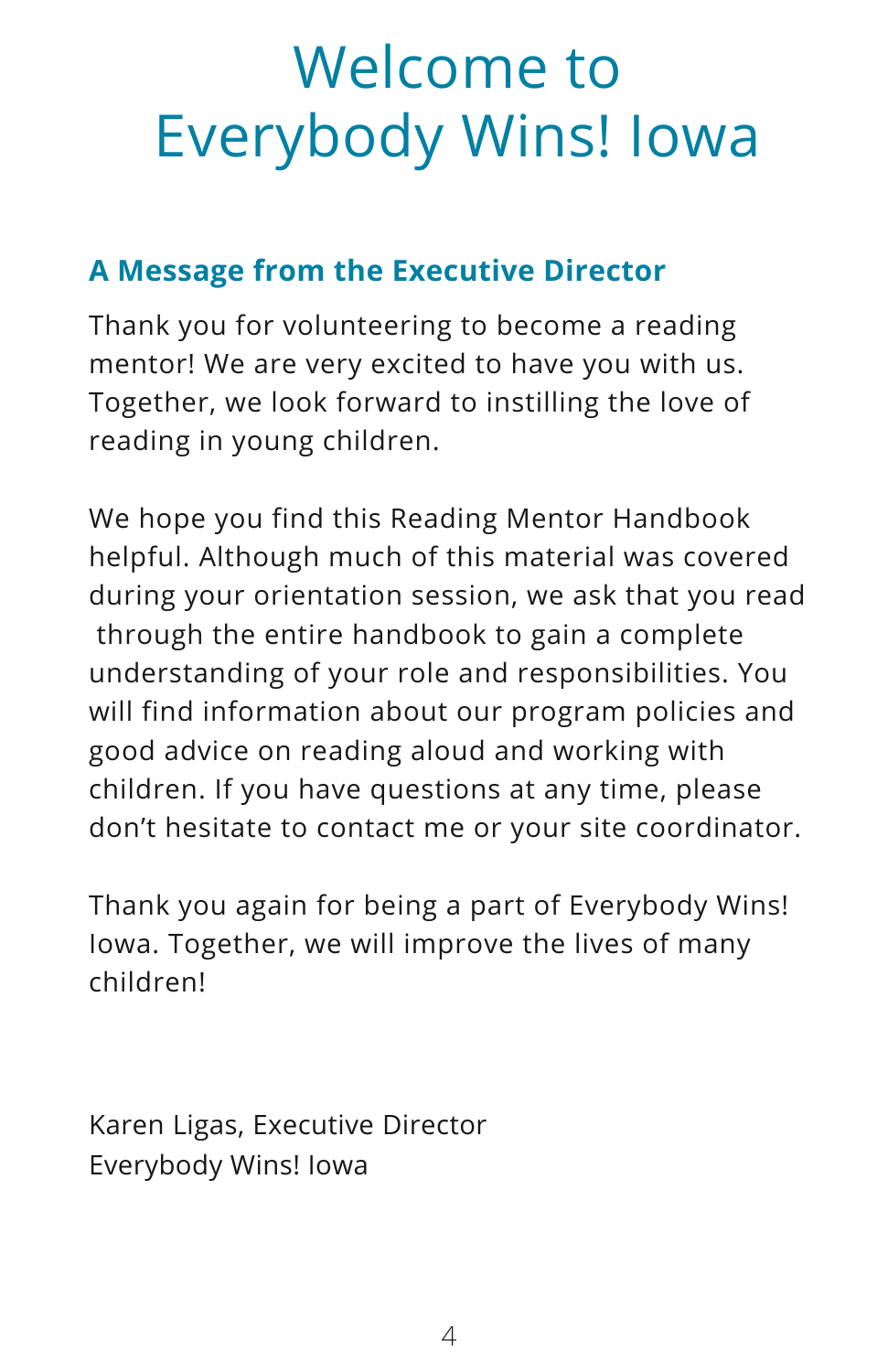### **Everybody Wins! Iowa Mission Statement**

Everybody Wins! Iowa aims to increase children's success in school through reading and mentoring experiences with caring volunteers. Through our programming, we reach children while they are young to foster their interest in reading and learning, while encouraging them to believe that they can be successful.

### **Everybody Wins! History**

The Everybody Wins! organization was founded by retired New York City textile industry executive Arthur Tannenbaum and his wife Phyllis in 1991 after reading a book review in The New York Times for Jim Trelease's The Read-Aloud Handbook. The Tannenbaum's started Everybody Wins! to ensure that New York City school - children would be able to discover the magic that comes from books. The program caught on in other cities and in 2002, Everybody Wins! Iowa was established. During its first year (2003), Everybody Wins! Iowa served 15 children in three Des Moines schools (Capitol View, Monroe, and Windsor).

You can learn more about us at **[everybodywinsiowa.org.](http://everybodywinsiowa.org/)**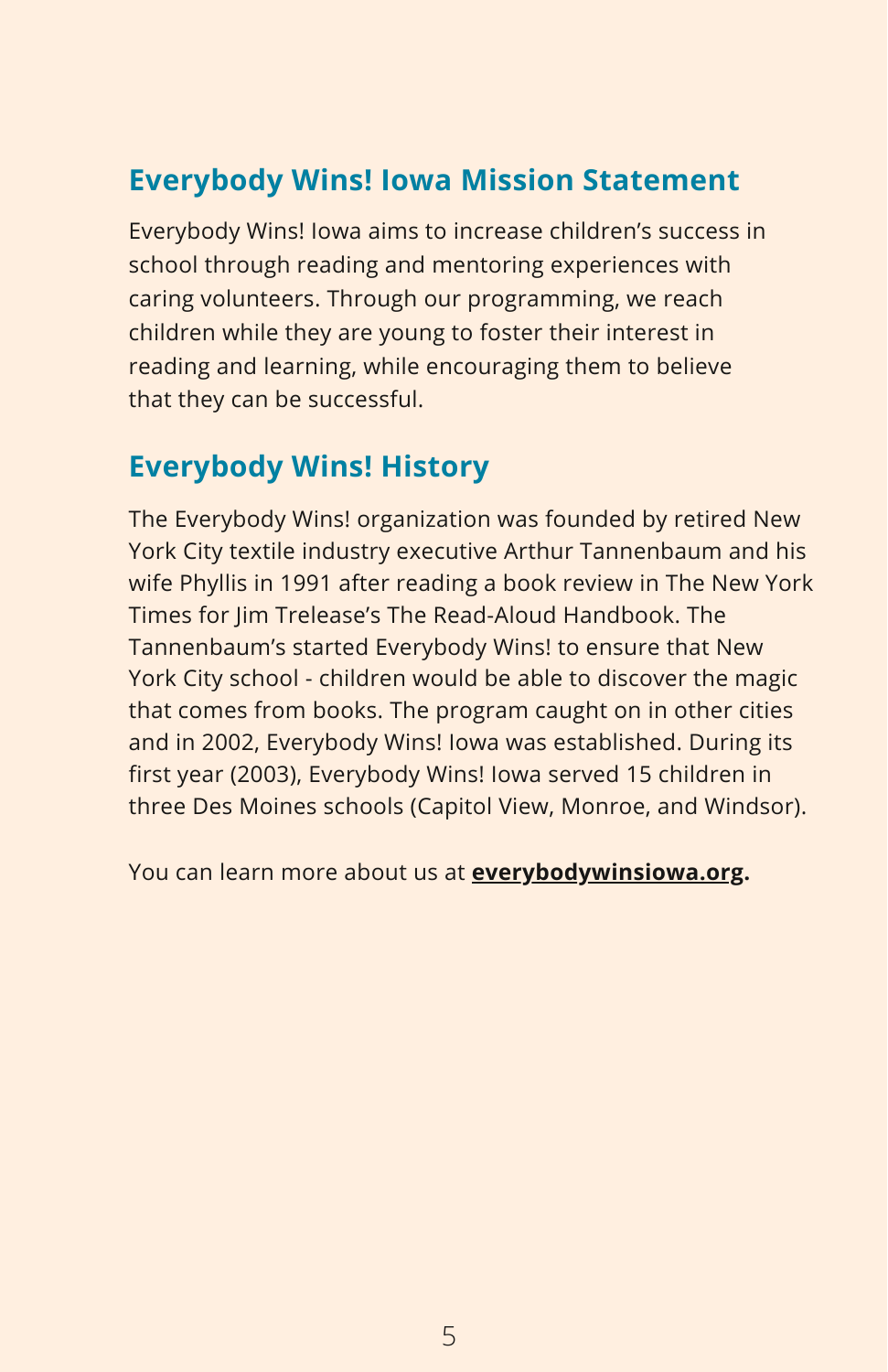## Why Read Aloud?

### **Reading aloud to children is fundamental to build a foundation for their learning, but many children do not receive enough read aloud time at home.**

A new study found that "young children whose parents read them five books a day enter kindergarten having heard about 1.4 million more words than kids who were never read to." According to the Kids & Family Reading Report, (Scholastic, 7th Edition,) the frequency of young children being read aloud to at home is on the rise, but it rapidly diminishes as children grow older. 58% of 3- to 5 year-olds are frequently read to at home, while only 45% of children aged 6-8 are frequently read aloud to at home. This rate drops to 21% of children aged 9-11, and 7% of children aged 12-14. Children in elementary school are being read to less, while it is still crucial for their development and future academic and life successes. We must fill this gap by providing more children with an opportunity to learn and grow from read aloud experiences.

#### **If reading is a foundation for a child's success, they need encouragement and motivation to read.**

Reading role models are very important for children as they learn their interests and what they love to read. Studies show that frequent readers have more role models who enjoy reading (89%), versus infrequent readers, only 34% of whom report that they have people surrounding them who enjoy reading. Reading role models can instill in children a love of reading, introduce new genres, and help them find books they like. 89% of children say that "their favorite books are the ones that they have picked out themselves," but, "4 in 10 kids agree that they have trouble finding books that they like." It is crucial that children have positive reading role models in their life who will encourage them to find books they are interested in and inspire in them a love of reading. Students in Central Iowa are not receiving an ample amount of one-to-one reading experiences that play a part in their socio-emotional development and help prepare them for classroom learning.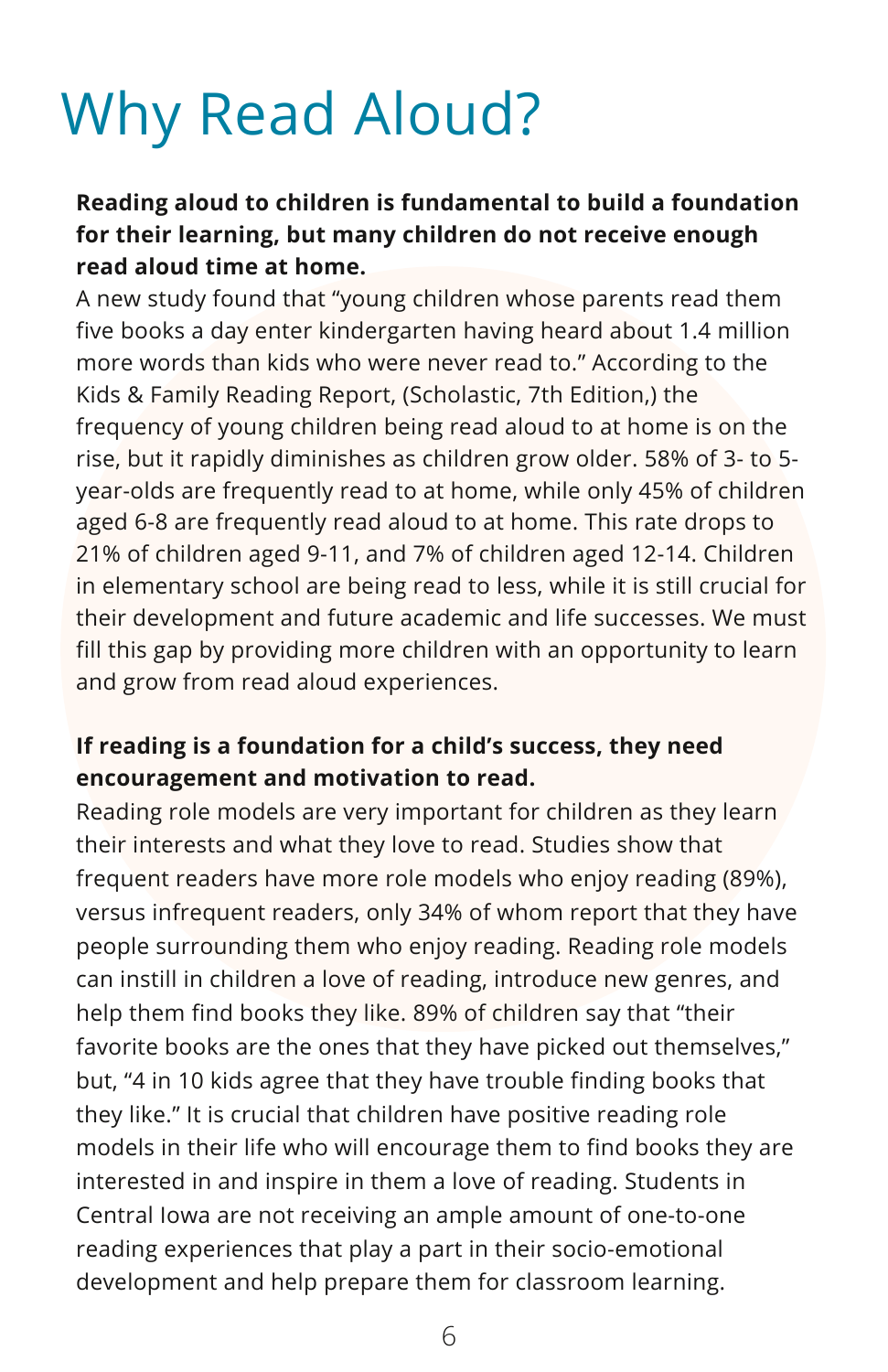#### **Reading has benefits beyond academic success.**

A study published by the American Academy of Pediatrics provides evidence that reading aloud to children shapes their social and emotional development and can have long-term effects on their behavior. Research also shows that reading for fun helps children develop empathy and their emotional intelligence. Reading aloud also presents books as sources of pleasant, valuable and exciting experiences. Children who value books are motivated to read on their own.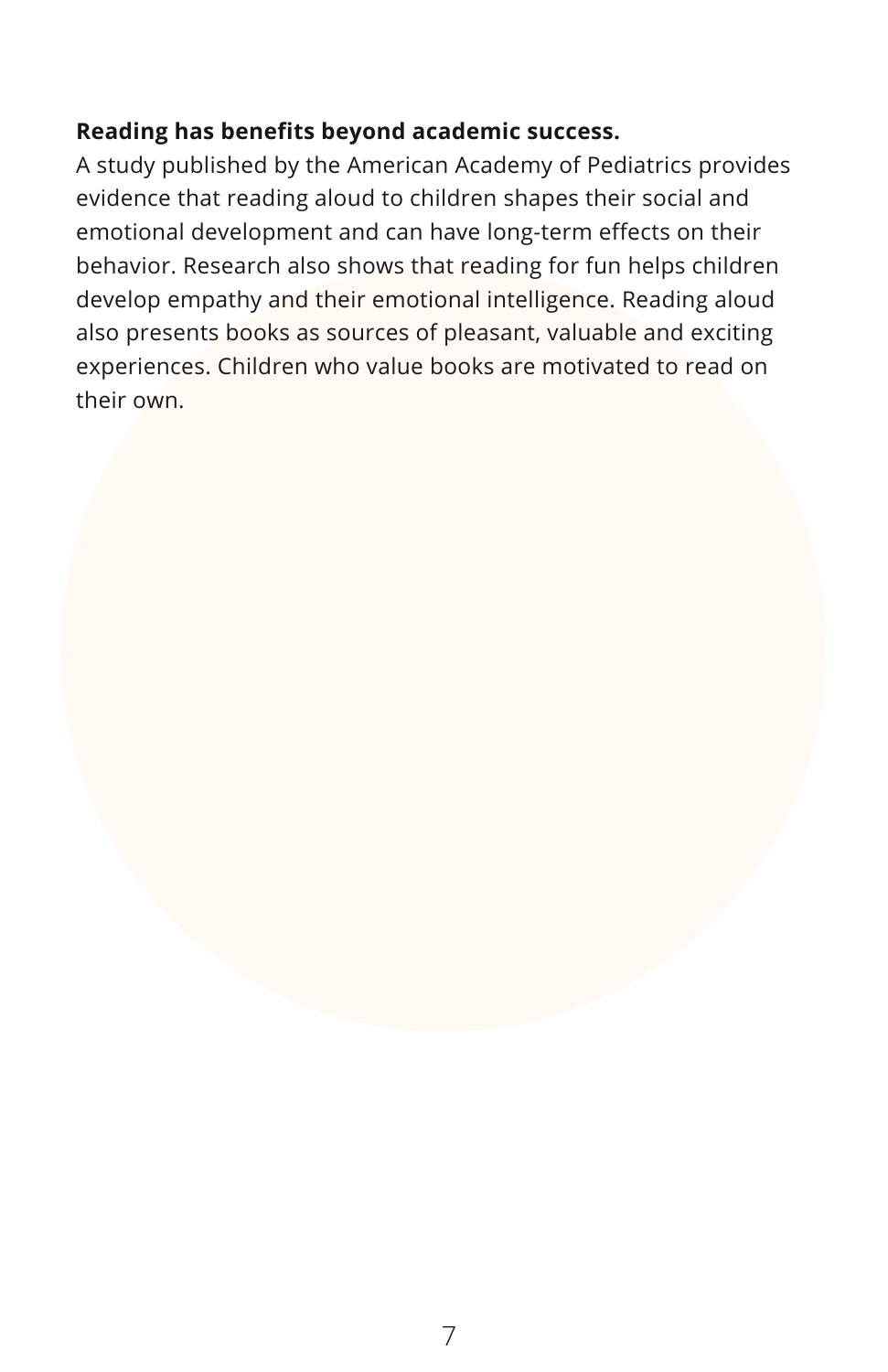## Program Description & Goals

Power Read is our signature program where students meet weekly with their mentor and use read aloud as an activity to bond and build a relationship together. During Power Read, the pair interacts in a one-to-one, informal, safe, and fun setting. They select books together that interest the student, do reading-related activities, or have informal conversations based on what they are reading.

Students are recommended for the program by their teachers if they fit into one of more of these three categories:

- 1. The student displays a need for a consistent mentor
- 2. The student is below their grade level in reading
- 3. The student is an English Language Learner

Our goals are to:

- Generate enthusiasm for books and reading.
- Increase children's self-esteem and school engagement through consistent weekly attention from their mentors.
- Provide flexible, convenient volunteer experiences for area professionals and community volunteers.
- Bring community support and resources into elementary schools and expose children to people of diverse cultures and backgrounds.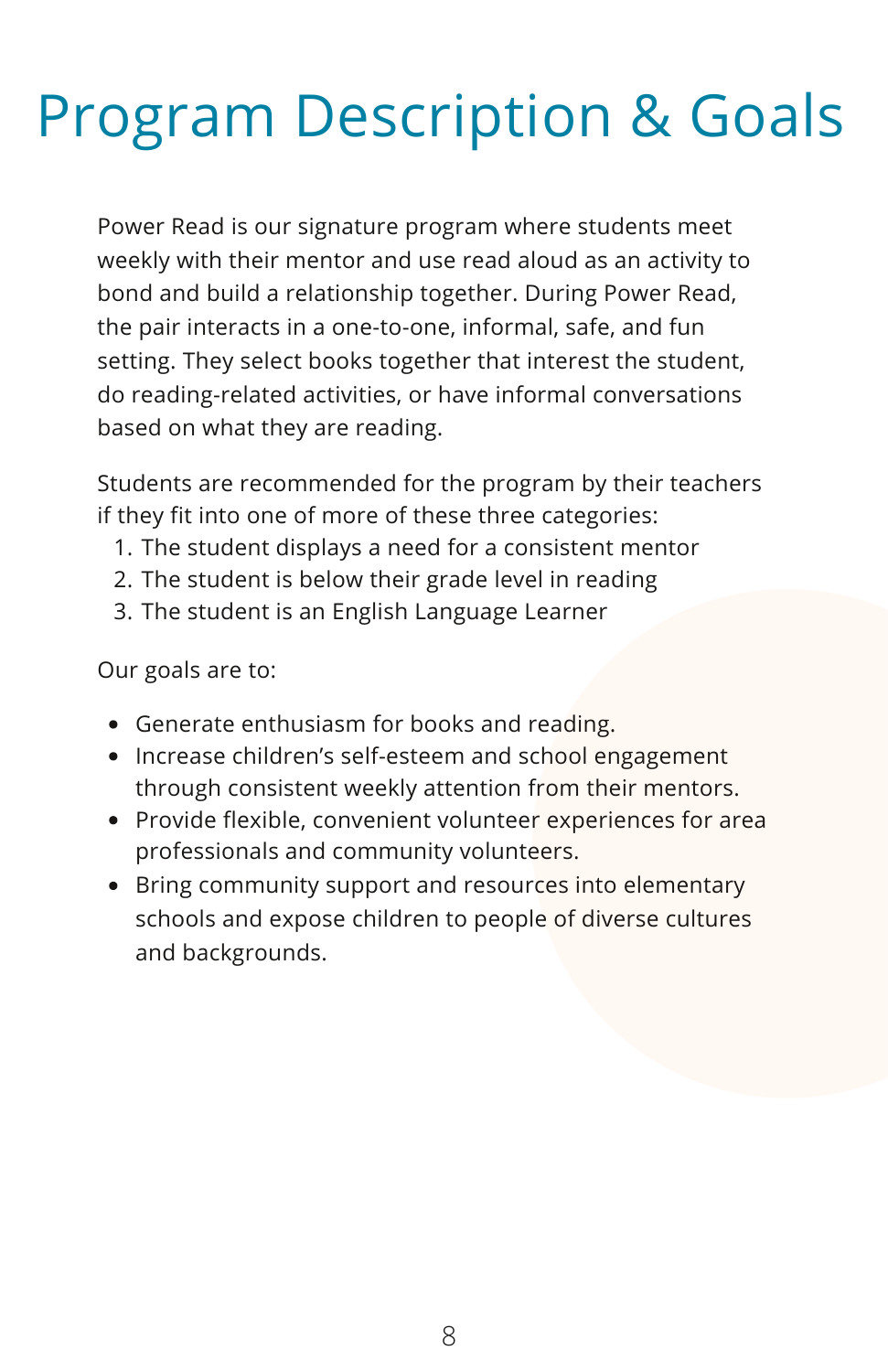# Your Site Coordinator's Role

The site coordinator is a part-time Everybody Wins! Iowa staff member. He or she is responsible for the daily operation of the reading sessions at the school. The site coordinator is also responsible for enforcing all program policies and ensuring that volunteer mentors and students are satisfied with all the reading sessions.

Site coordinators:

- Support reading mentors and offer assistance when needed
- Monitor all reading sessions
- Ensure the comfort and safety of the reading mentors and students
- Notify reading mentors if their student is absent or if the program is canceled due to school field trips or weatherrelated school closings

Please bring any comments, ideas, problems, and suggestions to the attention of your site coordinator. However, you are also welcomed to contact the program manager, volunteer match manager, or executive director at any time. Your reading session should be enjoyable for both you and your student. Do not be afraid to ask for assistance; we will do whatever we can to resolve the situation!

Note: During each weekly reading session, the site coordinator may check in with reading pairs to ensure that sessions are running smoothly. Occasionally, the coordinator may have to interrupt to give pairs information. Coordinators will try to keep interruptions to a minimum. We appreciate your understanding when interruptions do occur.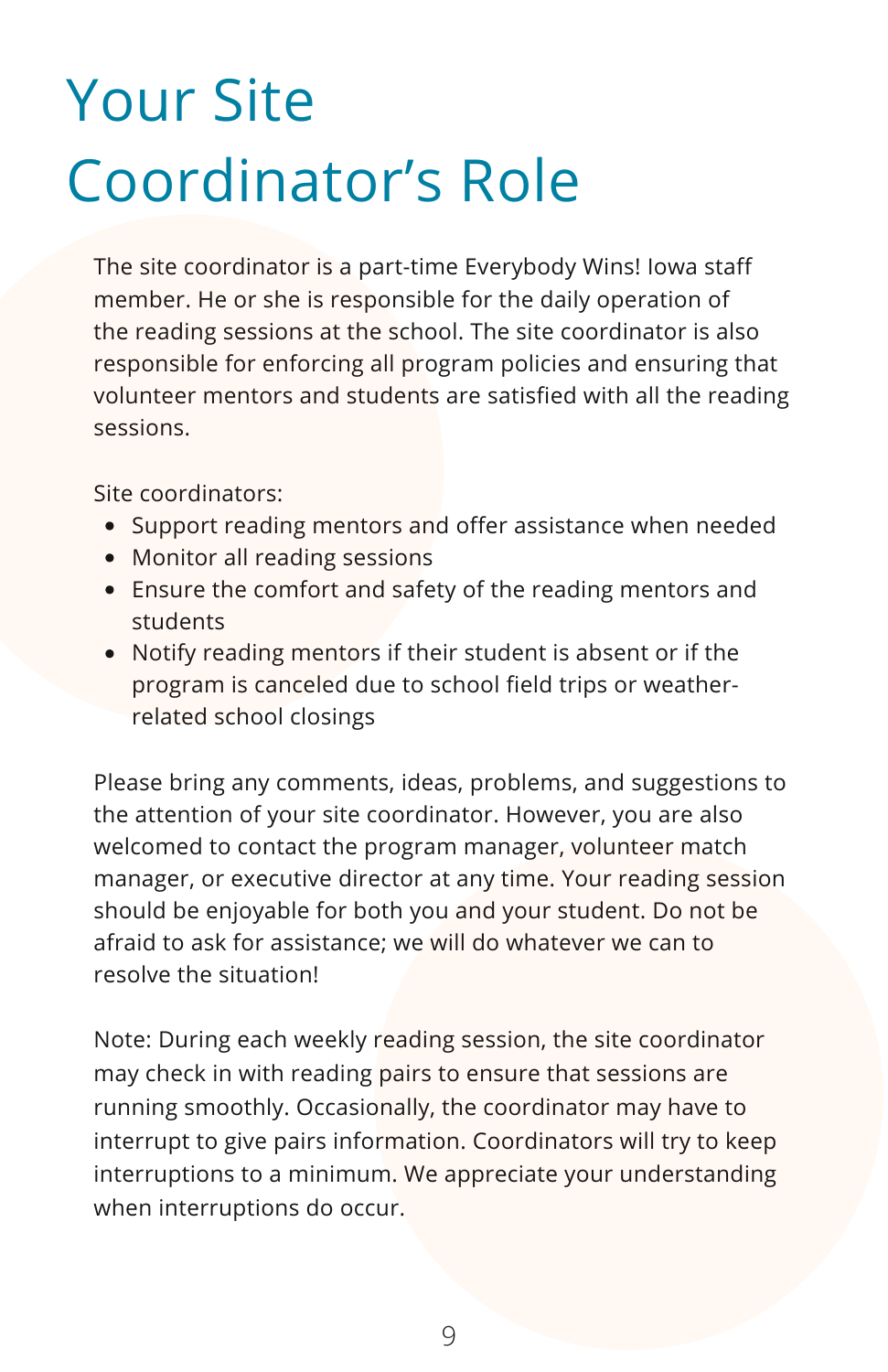## The Reading Mentor's Role

The reading mentor meets for approximately 30-60 minutes a week with an elementary school student one-to-one. Reading mentors select books provided on-site or bring books to read while the student eats lunch. The reading mentor reports weekly to a site coordinator at the school site.

The reading mentor talks with and listens to the child, reads aloud to the child and encourages the child to share the volunteer's enthusiasm for books. The reading mentor is also a positive role model by providing consistent weekly attention.

Reading mentors:

- Build relationships by talking about shared interests, reading aloud to their students, talking about books and being positive and consistent.
- Make a commitment to volunteer for one school year, and attempt to continue reading with the same child in the subsequent years of elementary school.
- Receive support from Everybody Wins! Iowa, specifically from the site coordinator and other Everybody Wins! Iowa staff.
- Provide structure in the reading session by bringing or helping select reading material, keeping students engaged and encouraging questioning and conversation.
- Stay with the student and other reading pairs during each session, and (where applicable) escort them to their next destination at the end of their reading session.
- Attend the kick-off and end-of-year celebrations each school year.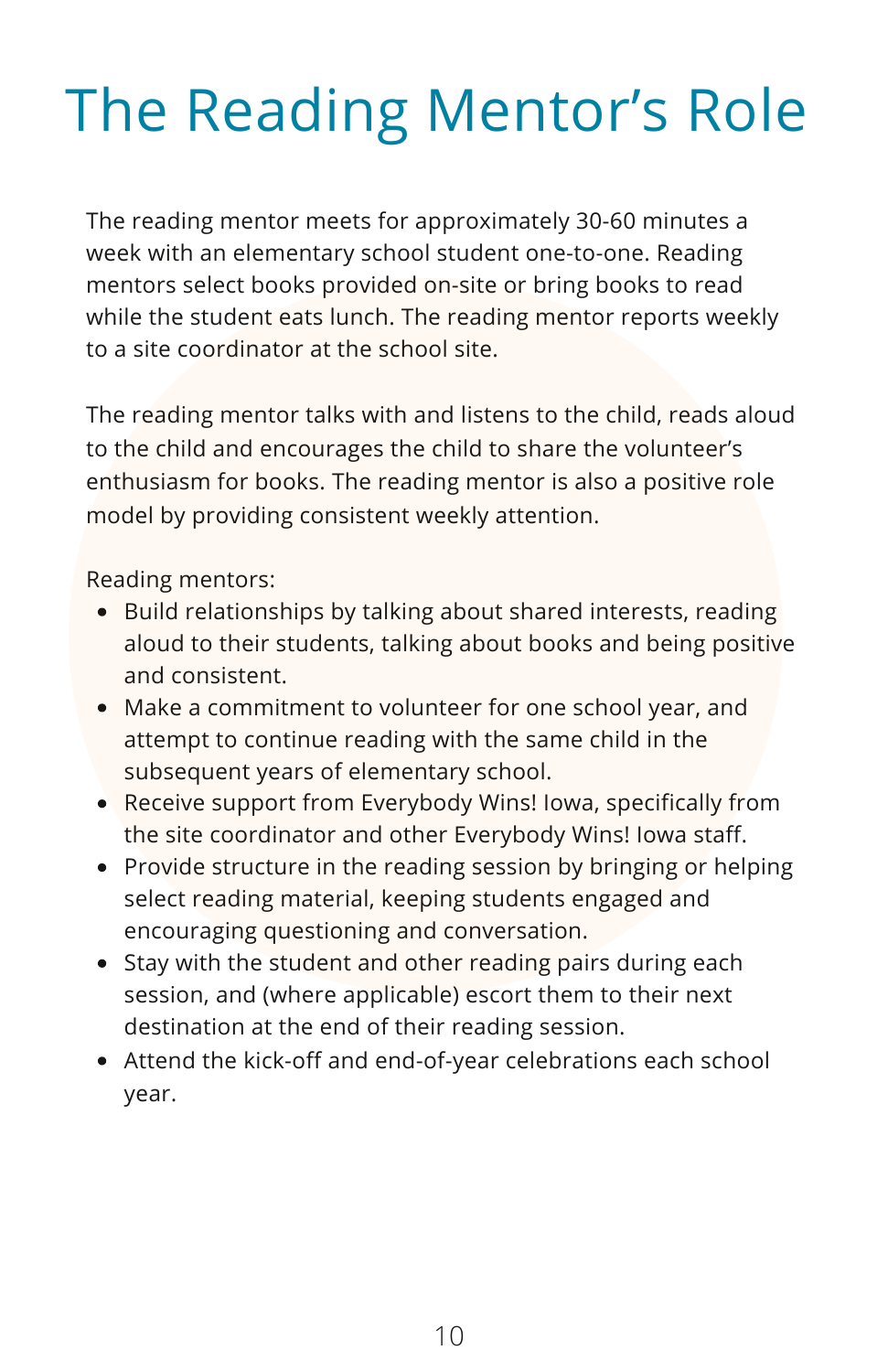## Everybody Wins! Iowa Program Policies

**Be reliable and maintain a regular schedule, committing to the same time frame and day every week through the end of the school year.**

Power Reading sessions build confidence and self-esteem. Students who are disappointed by inconsistent volunteers may have difficulty behaving or paying attention and will not benefit from the program. Please consider your ability to commit before you agree to volunteer.

#### **Call your site coordinator if you must cancel your session.**

We understand that unexpected things happen, but a child will be counting on you. You must contact the site coordinator in advance of the scheduled time. If you permanently change your schedule, employment or need to resign, please notify your site coordinator immediately and schedule a goodbye session with your site coordinator and student.

#### **Be considerate in the reading space.**

There may be many reading pairs sharing a small reading space, and we ask mentors to be conscious of their reading volume and any other action that might affect another pair's reading session. Please help return the space to the condition it was in before your session began.

#### **Never be alone with your student.**

Please be sure you always share a room with another Everybody Wins! Iowa pairs. If you find yourself alone with your reading partner, please find your site coordinator, who will be able to help you find an appropriate reading space.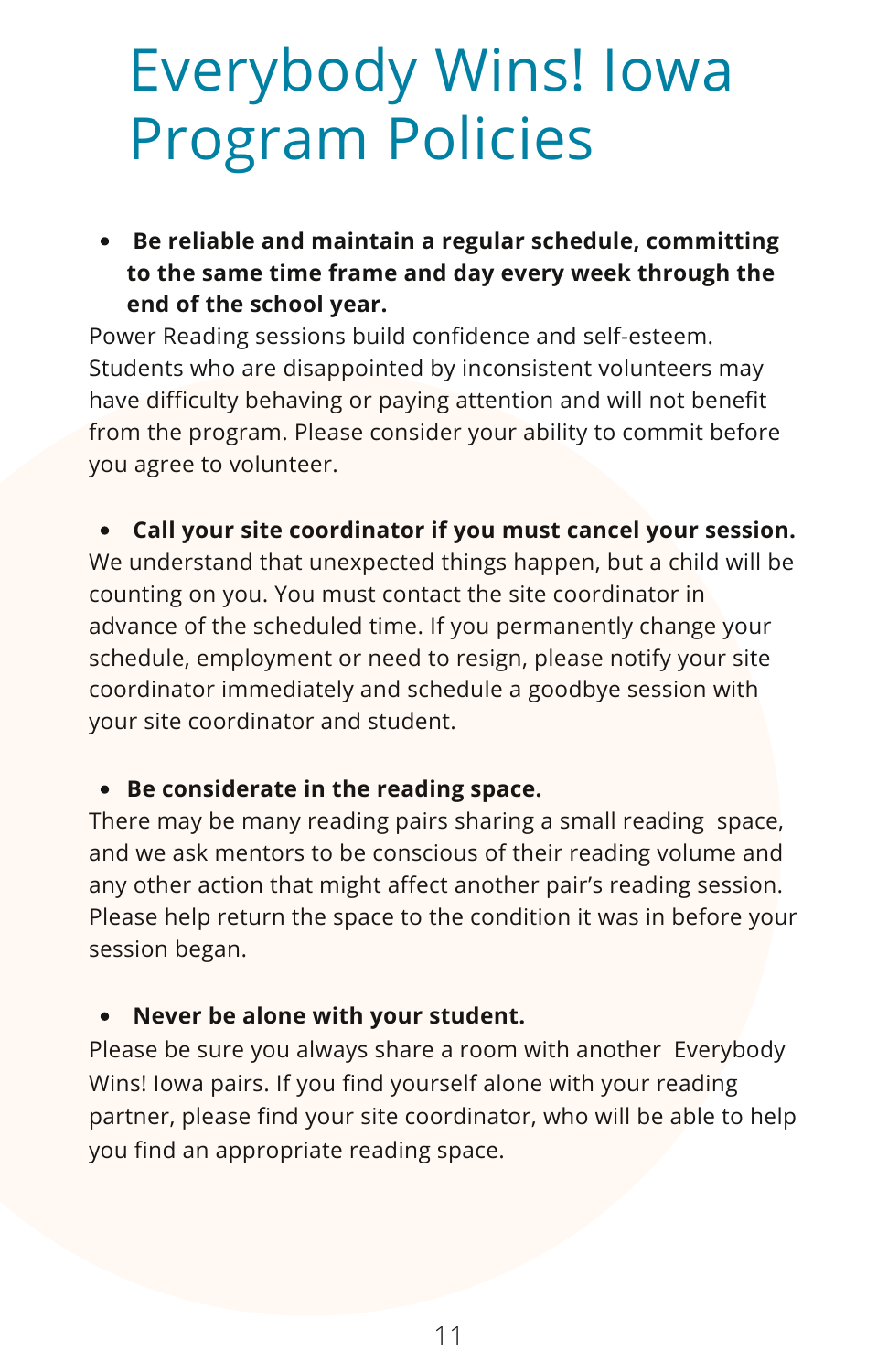#### **Refrain from giving special gifts or foods.**  $\bullet$

As a reading mentor, you are sharing your gift of time and attention with your student. Material gifts can shift the focus from the interpersonal relationship to one based on material rewards. Sometimes a volunteer can provide items that a student's parents or guardians cannot, and this can lead to difficulties at home. When volunteers give students material gifts or treats, other students feel left out. Furthermore, volunteers who follow rules and do not give gifts feel uncomfortable when other volunteers break the rules. Notes, cards and letters are appropriate.

**During the program, see your student only at the school (or organization).**

For the protection of both students and mentors, contact between mentors and students outside of scheduled program time is not permitted, including during summer break. Special activities sponsored by Everybody Wins! Iowa are exceptions.

#### **Do not take photographs.**

For the safety and privacy of our students and their families, mentors are not permitted to photograph their students at any time. Throughout the year, Everybody Wins! Iowa staff and approved photographers may photograph reading pairs for publicity purposes.

### **Other Consideration... Physical Contact**

Many of the young children we work with have a strong need and desire for positive physical contact with caring adults. You are encouraged to be a positive role model; however, your physical contact should be limited to holding a hand, "high-five" or fist bump, or sharing a child-initiated hug in full view of program staff. Remember that someone else may view what you see as simple, friendly affection as something entirely different.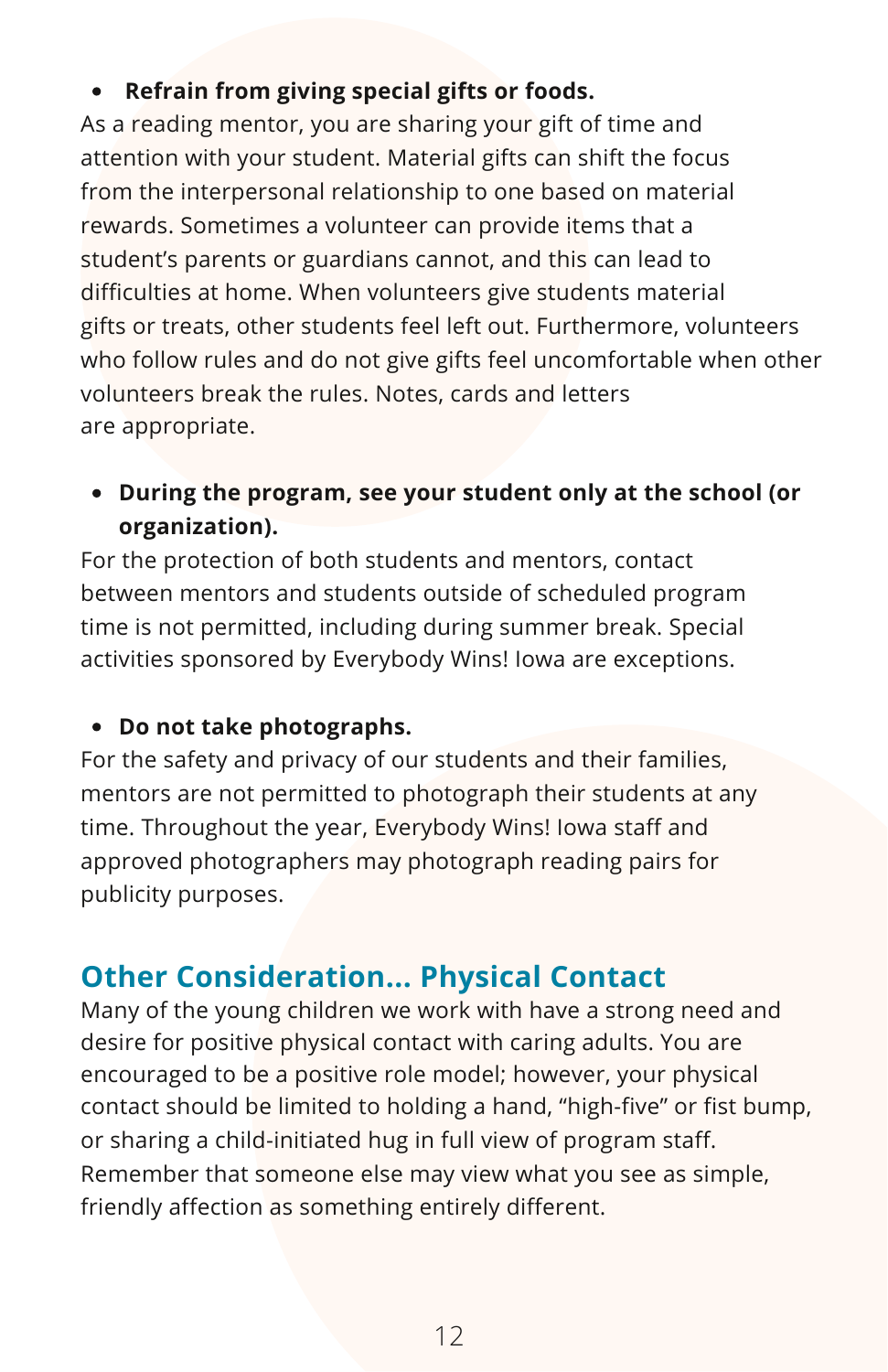## **Social Media Policy**

Everybody Wins! Iowa recognizes many benefits of online communication platforms such as Facebook, Twitter, Instagram, etc.

We believe that these information sharing tools can help us raise awareness about our organization and the importance of quality mentoring relationships. For these reasons, Everybody Wins! Iowa utilizes platforms including social networking sites (Facebook, Twitter, etc.), news sharing sites (program and community blogs), photo and video sharing sites (Flickr, YouTube, Instagram, etc.), and other online communication platforms (website, webinars, podcasts, etc.) to communicate with our program participants, board members, community partners, and others.

While we recognize the inherent benefits of online communication platforms, we also understand that online communication can have negative, damaging or unintended effects when boundaries of public and private information sharing are blurred. For these reasons we have developed a social media policy to protect program participants and organizational integrity. This policy has been adapted from the Friends for Youth Mentoring Institute to fit the needs of this program.

Our program will rely on social media tools for marketing, outreach, event planning and networking; however, if a program board member, employee, volunteer, youth participant or affiliate selects to participate in social media platforms on their personal time, we hold that this is the choice and sole responsibility of the individual.

Everybody Wins! Iowa does not intend to control online interaction among program participants; however, to protect the healthy boundaries of youth and adult mentoring relationships, we request that participants, affiliates, and employees understand and adhere to the following Social Media CARE guidelines when interacting with the program or program participants through online communication platforms.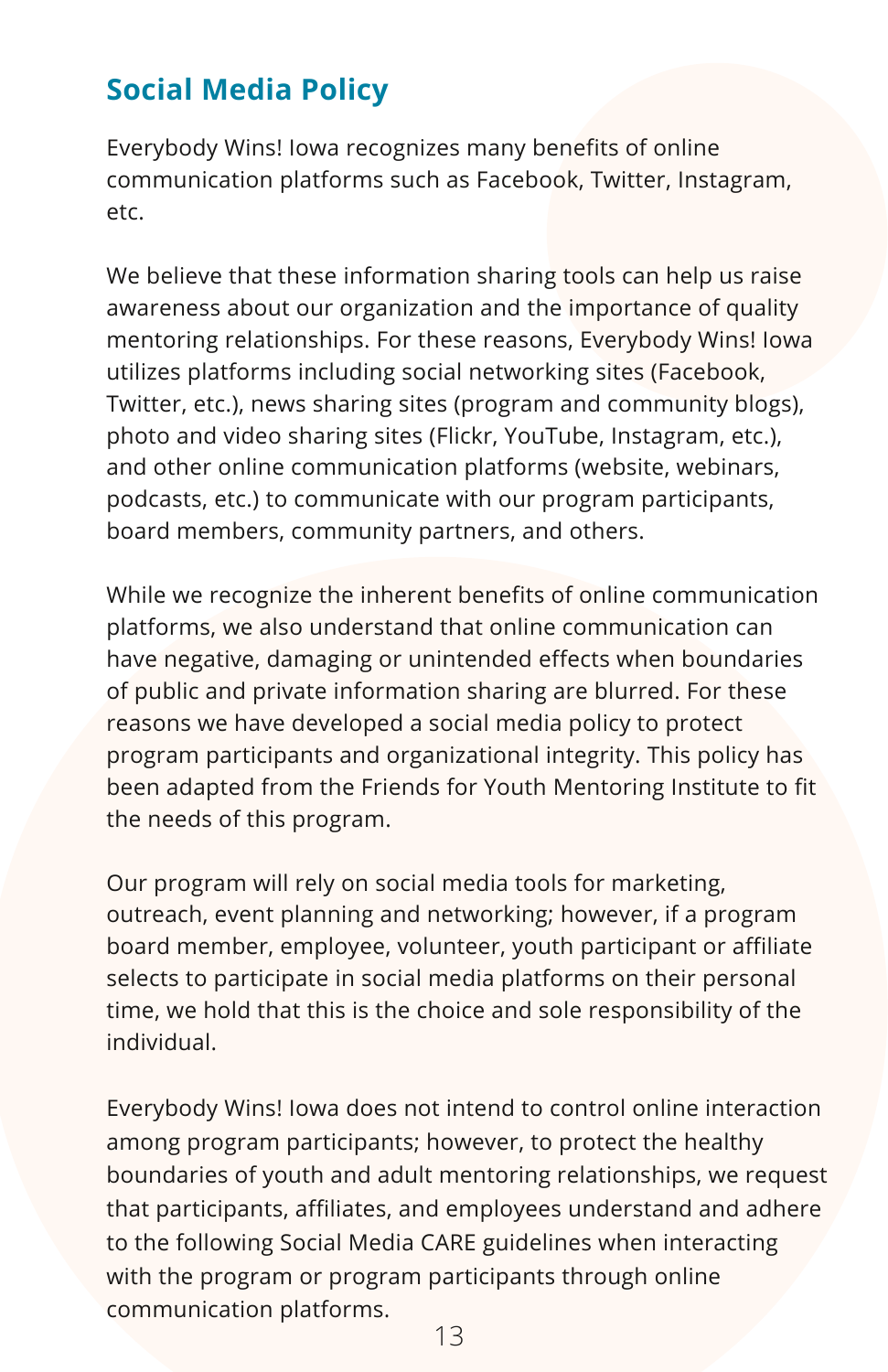### **Community – Appropriate – Responsibility – Exercise Common Sense (CARE):**

#### **Community –Honor it!**

Online communication platforms are an incredible resource for connecting and building community. Honoring community connection means using these mediums as ways to build support, positive interaction and shared understanding. Because people bring unique experiences, attitudes, and beliefs to the realm of online interaction just as they do in-person, some online dialogue may illustrate differences of opinion. When this happens, remember to articulate yourself clearly and responsibly by presenting information logically, not overreacting, and objectively clarifying misunderstandings or errors as necessary.

### **Appropriate – Be it!**

If you choose to dialogue via an online communication platform on a personal level while "linked" or connected to your formal mentoring program and/or respective match mate, be considerate, fair, and appropriate with your posts. This means considering if the information you are sharing is something that you feel comfortable with your program, match-mate, potential employer and other individuals viewing BEFORE you post. Remember all information shared through online communication platforms becomes public domain the instant it is posted.

#### **Responsibility – Use it!**

You are responsible for the information you share through online communication platforms. Exercise responsibility for your communication by demonstrating, accuracy, honesty and integrity. When you make a mistake, acknowledge and correct it immediately. Think twice before posting. Always consider if you are comfortable with the information being connected back to you by anyone. Honor confidentiality and do not disclose an individual's personal information. If you are expressing your personal opinion while referencing your mentoring program or respective match mate, be sure to indicate that you are expressing a personal belief, opinion, or attitude and not the expressed opinion of the organization, or individual with which you are affiliated.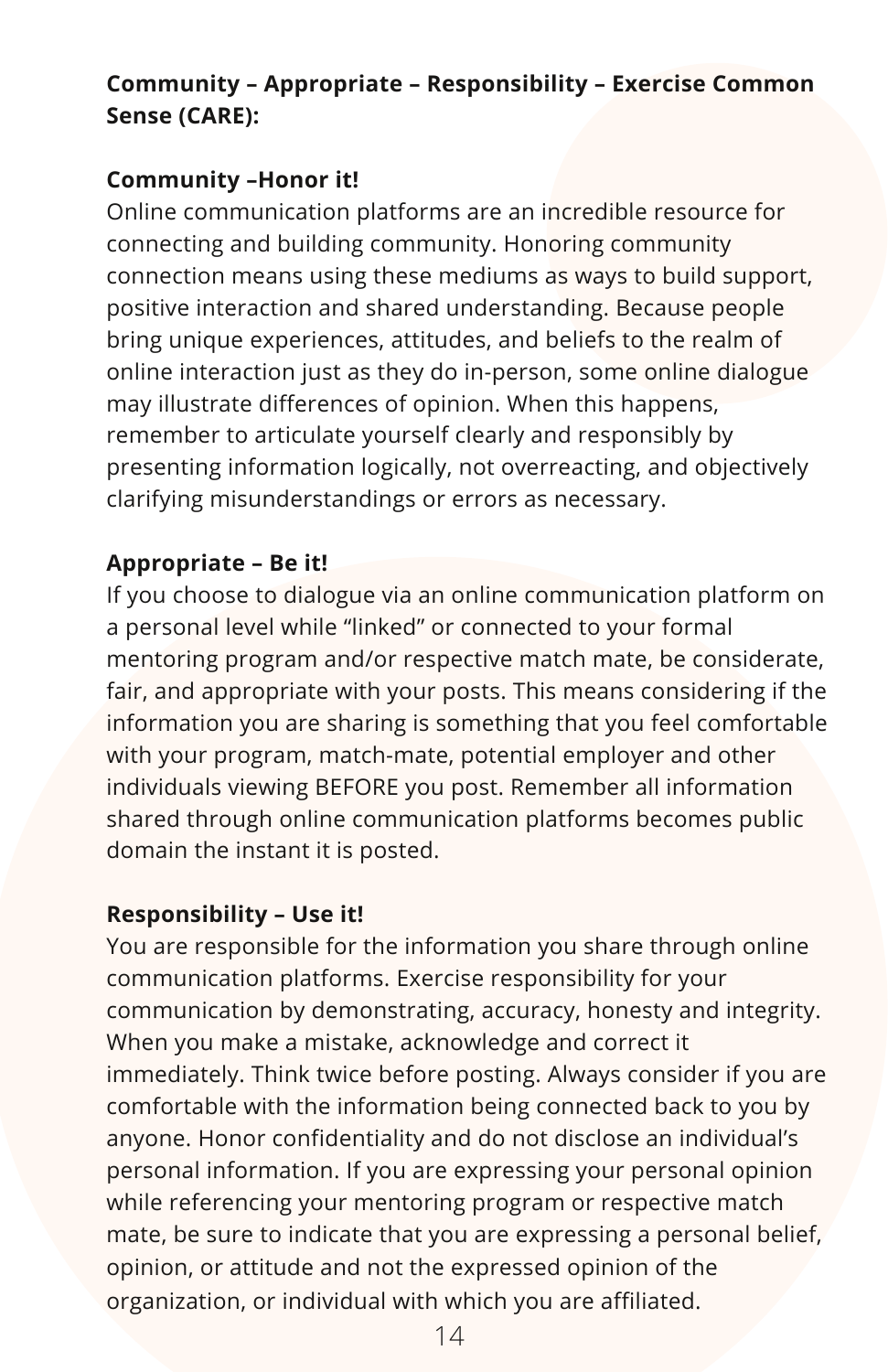#### **Exercise Common Sense and Good Judgment –Show it!**

If you're unsure if you should post information using online communication platforms, err on the side of caution and use discretion. Understand that if you choose to connect with your program and respective match mate via online communication platforms, you are expected to share this information with the program. Recognize Everybody Wins! Iowa will monitor social networking sites to protect program participants and organizational integrity. Failure to follow the program's Social Media CARE guidelines may be cause for dismissal from the program.

If a program participant, employee or affiliate is concerned about their ability to follow this social media policy and CARE guidelines, this program requires that they do not communicate electronically in a way that connects them to this program or to another participant. This policy is established to protect participants, the integrity of this organization, and to support healthy youth and adult mentoring relationships. Everybody Wins! Iowa will select one staff member to manage and represent all program information via online communication platforms. This individual is responsible for managing all login information, marketing, and adherence to above guidelines.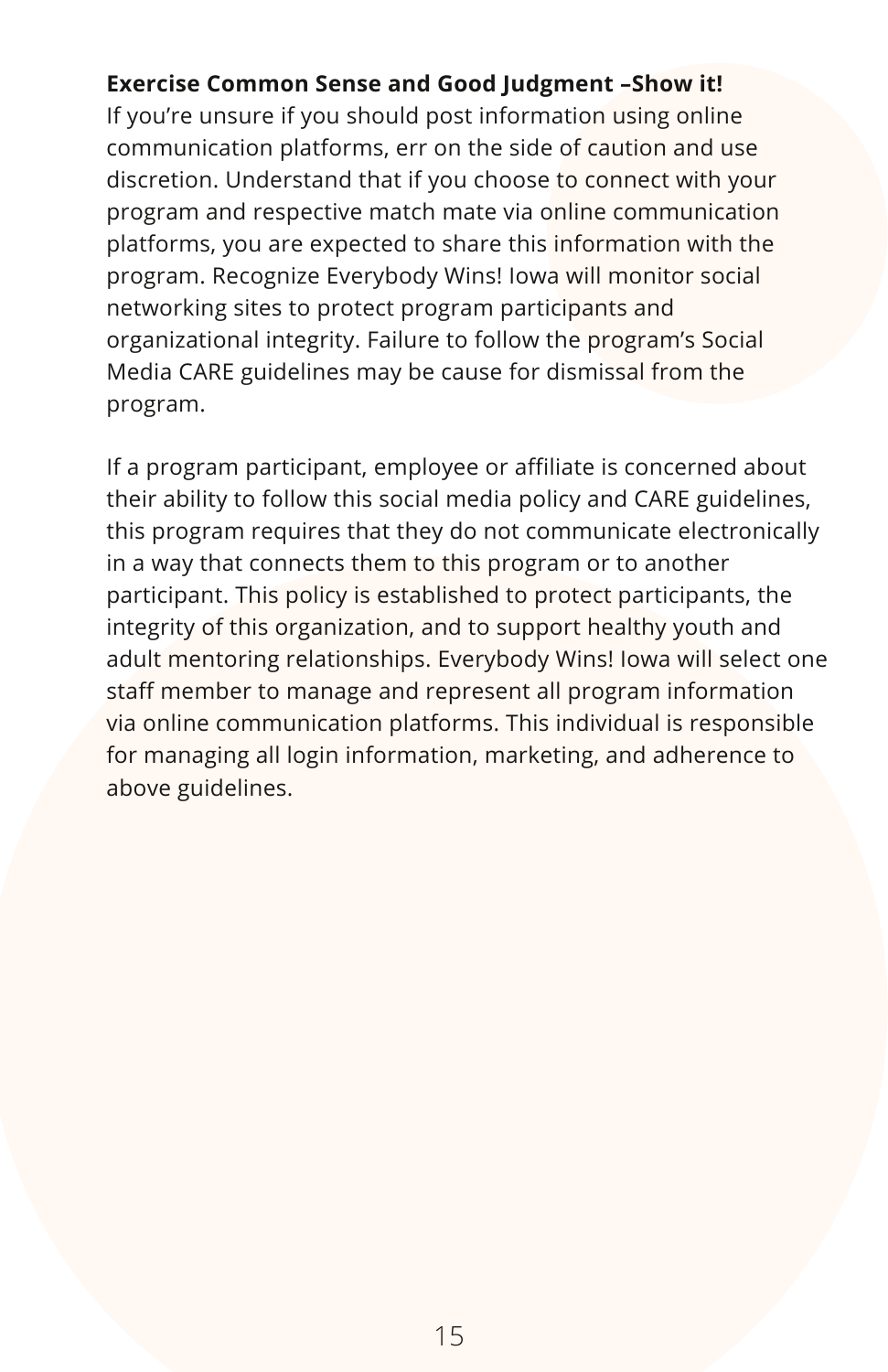### **Confidentiality and Reporting**

All information you are told about your student (by teachers, Everybody Wins! Iowa staff and other school staff) is confidential, and sharing that information might be against the law. Similarly, there may be information about your student's background and medical history that Everybody Wins! Iowa is unable to share with mentors due to student confidentiality.

The student is free to share information with you; however, there are certain things you are required to tell the site coordinator. These include the following:

- If a student confides that he or she is the victim of sexual, emotional or physical abuse, you MUST notify the site coordinator, who will inform the principal principal (or Organization Leader) and Everybody Wins! Iowa's Executive Director immediately. Make a note on your calendar on the date you received this information and when it was reported as well as who you reported it to. Remember, this information is extremely personal and capable of damaging lives. DO NOT share it with anyone except the appropriate authorities (i.e. your site coordinator).
- If the student tells you about their involvement in any illegal activity, you must tell the site coordinator immediately. Again, please note the date when the information was reported and to whom it was given.

If you have concerns about your student, please notify your site coordinator immediately.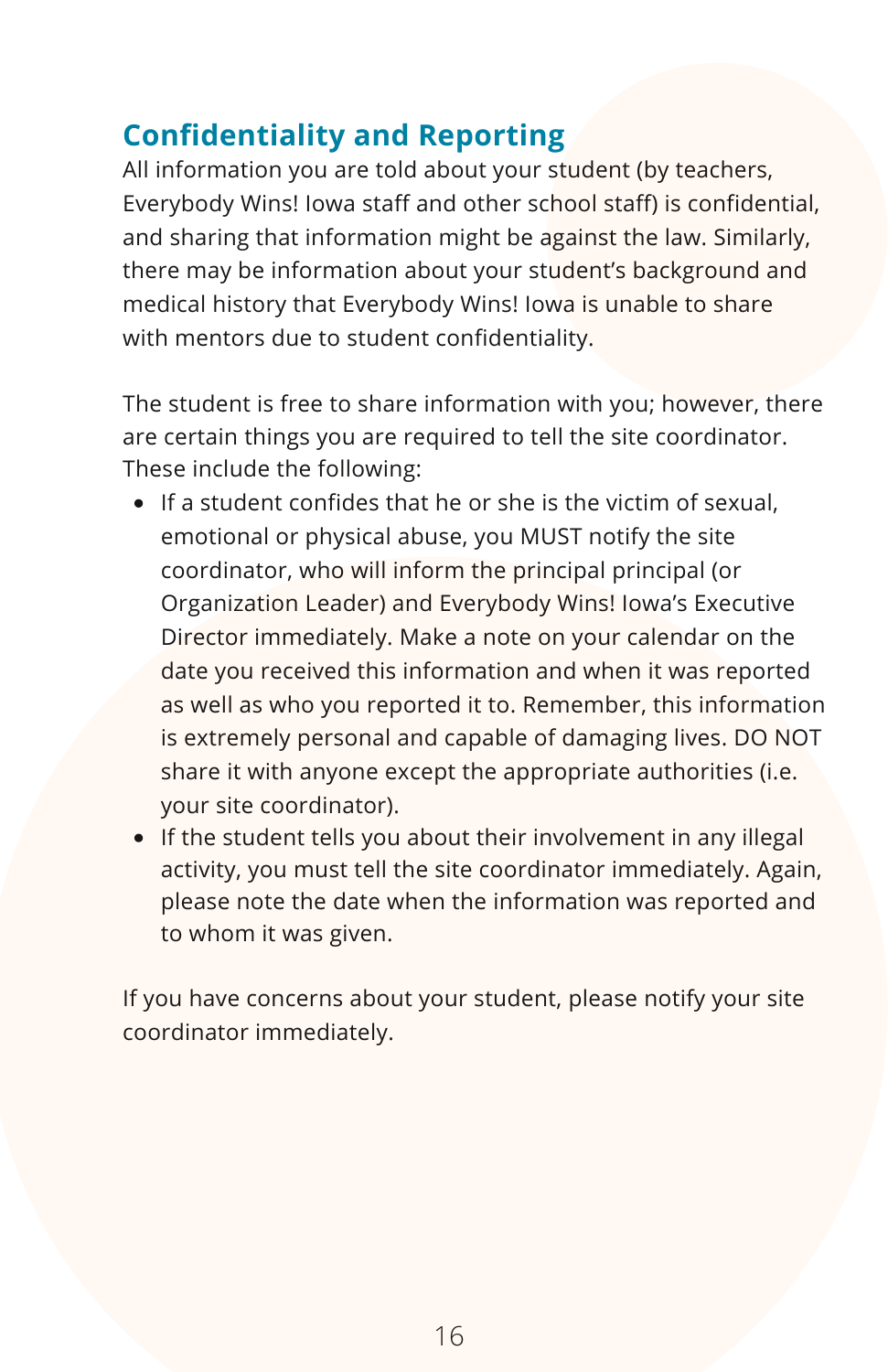### **Anti-Harassment and Anti-Discrimination Policy**

Everybody Wins! Iowa will not tolerate harassment or discrimination of any kind in volunteer locations. All employees, program students and volunteers are entitled to an environment free from all forms of harassment based on gender, race, age, color, creed, religion, national origin, veteran or marital status, gender orientation or disability.

### **Diversity and Inclusion**

At Everybody Wins! Iowa we respect, value and celebrate the unique attributes, characteristics and perspectives that make each person who they are. We also believe that diversity allows us to collectively and more effectively address the issues that face our communities. It is our aim, therefore, that our partners, strategies, approaches and practices reflect our beliefs.

At the heart of our efforts, we seek to inspire and nurture the human spirit, understanding that each person brings a distinct life experience to the table. Our partners are diverse not only in gender, race, ethnicity, sexual & gender orientation, disability, religion and age, but also in cultural backgrounds, life experiences, thoughts and ideas.

Embracing differences enhances our mission and embodies our philosophy that every person deserves an equal chance to succeed in life. It is the inclusion of our diverse experiences and perspectives that create our unique culture of empowerment, one that fosters personal development, creativity, positive self-expression and community engagement.

### **Inclusion and Diversity Policy**

At Everybody Wins! Iowa we believe in equal opportunity for all. No person shall be excluded from participation in, be denied the benefits of, or be subjected to discrimination in any program or activity available from Everybody Wins! Iowa on the basis of race, color, sex, religion, creed, political belief, age, national origin, linguistic and language difference, sexual & gender orientation and identity, socio-economic status, height, weight, marital or familial status, or disability.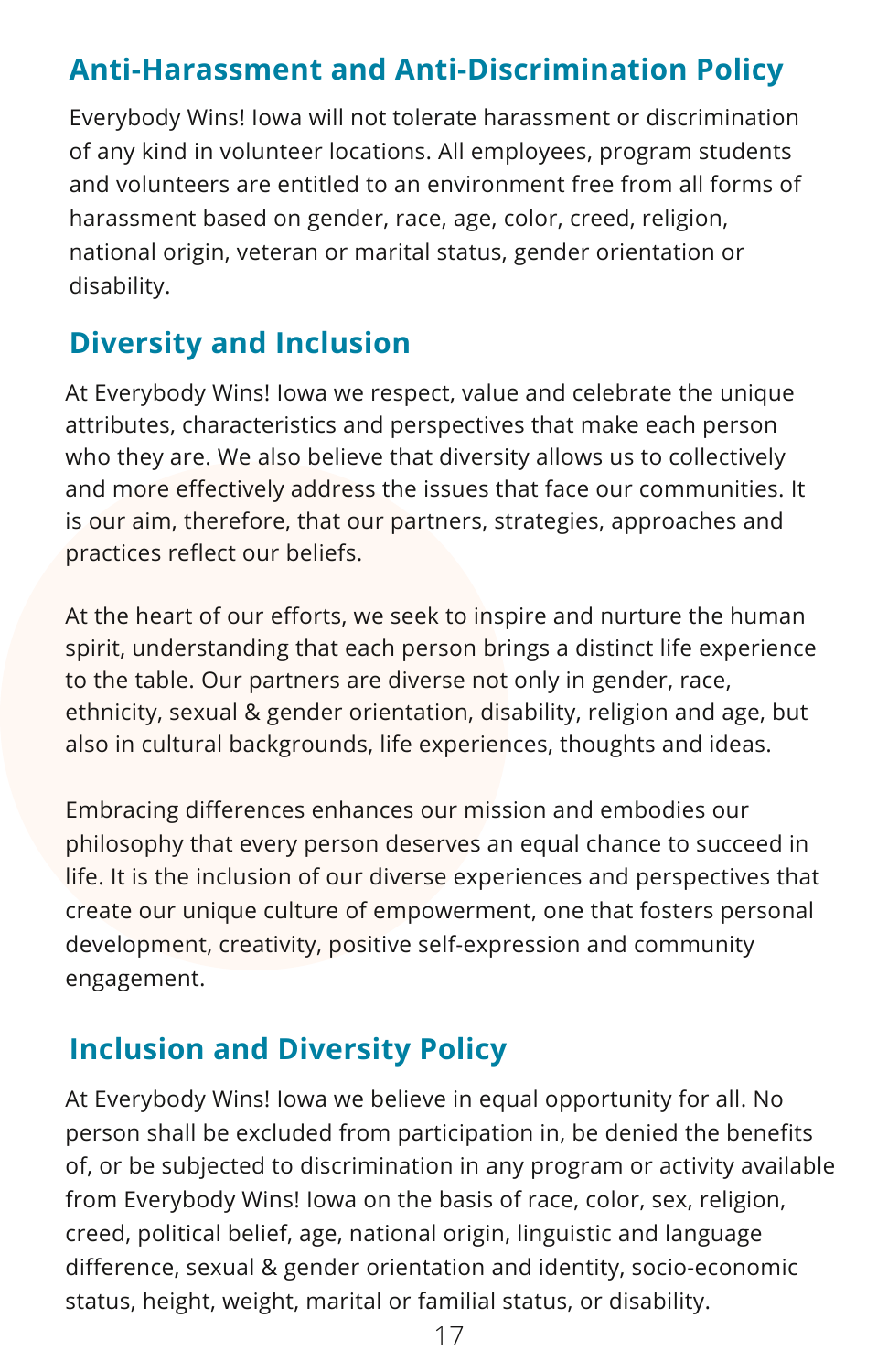Everybody Wins! Iowa also does not and will not discriminate against any applicant, volunteer or employee with regard to hiring, retention, promotion, benefits or compensation because of race, national origin, ethnicity, citizenship, gender, age, marital status, creed, sexual & gender orientation and identity, disability, or any other characteristic protected by law and we are steadfastly committed to the promotion of diversity and inclusion in all of our endeavors and aspirations.

### **Involuntary Termination**

A volunteer's service may be terminated for reasons including, but not limited to, the ones listed below.

- Violation of a policy
- Theft or misappropriation of property belonging to Everybody Wins! Iowa, the program site, an employee, a volunteer, a student or another person
- Misusing, destroying or defacing Everybody Wins! Iowa or program site property
- Refusing to perform duties of the volunteer reading mentor position
- Excessive lateness or unexcused absences
- Possessing illegal substances on program site property or reporting to the program under the influence of alcohol or other drugs
- Unprofessional behavior toward school staff, community partners, students or volunteers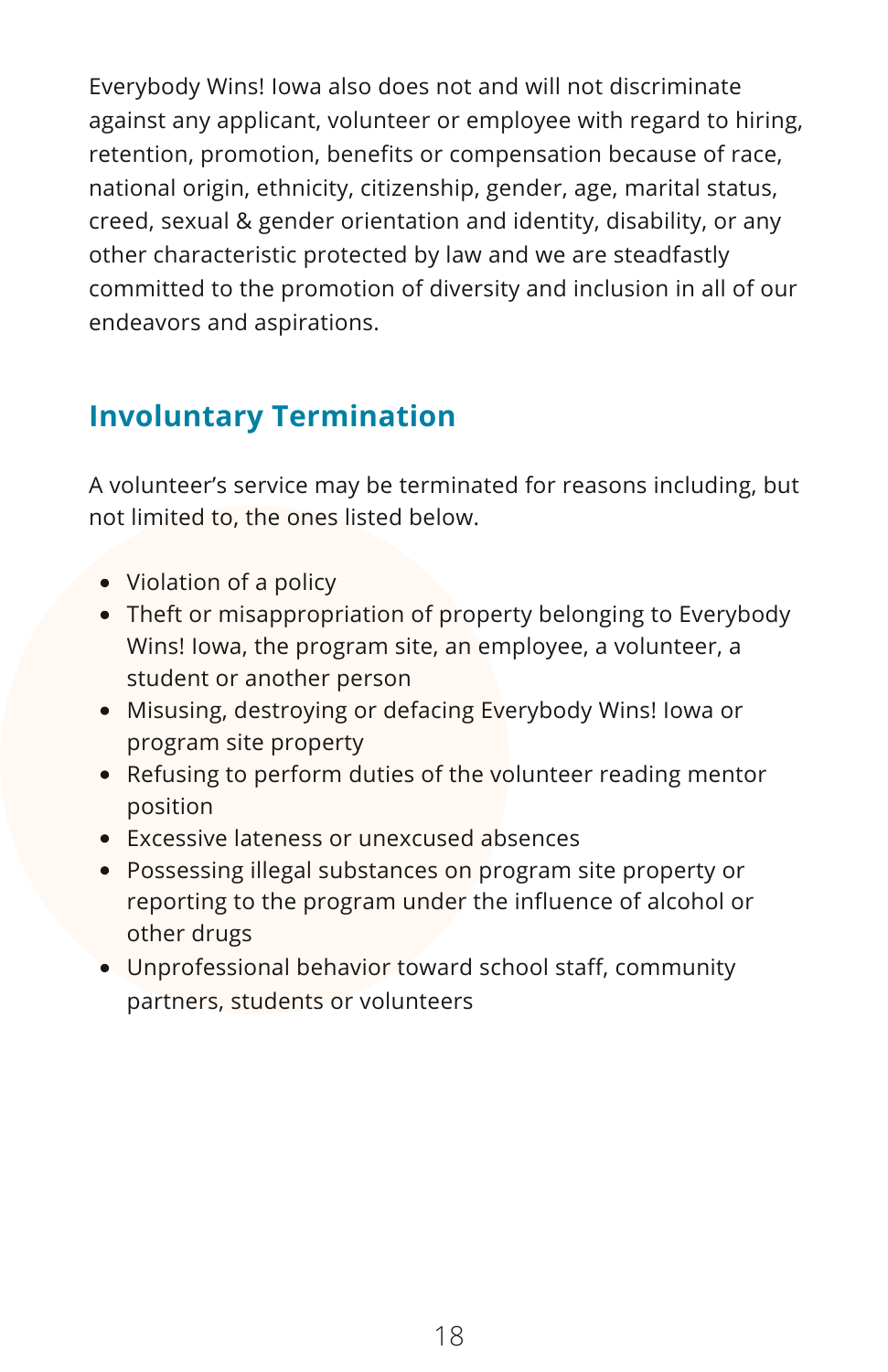## How to Spend a Reading Session

When you arrive: Sign in, pick up your reading folder and greet your student with enthusiasm.



For 5 minutes: Conversation: Catch up on what has happened in school over the past week and review what you read in your previous session.



For 20 minutes: Read, discuss and ask questions about the book while your student eats lunch.



For 10 minutes: Write in the journal, complete the book log, complete activities from the reading folder, draw a picture related to the story or read another book or chapter.

Before you leave: Clean up any trash and your area; return books and reading folder. Say goodbye, emphasizing any plans for the next session.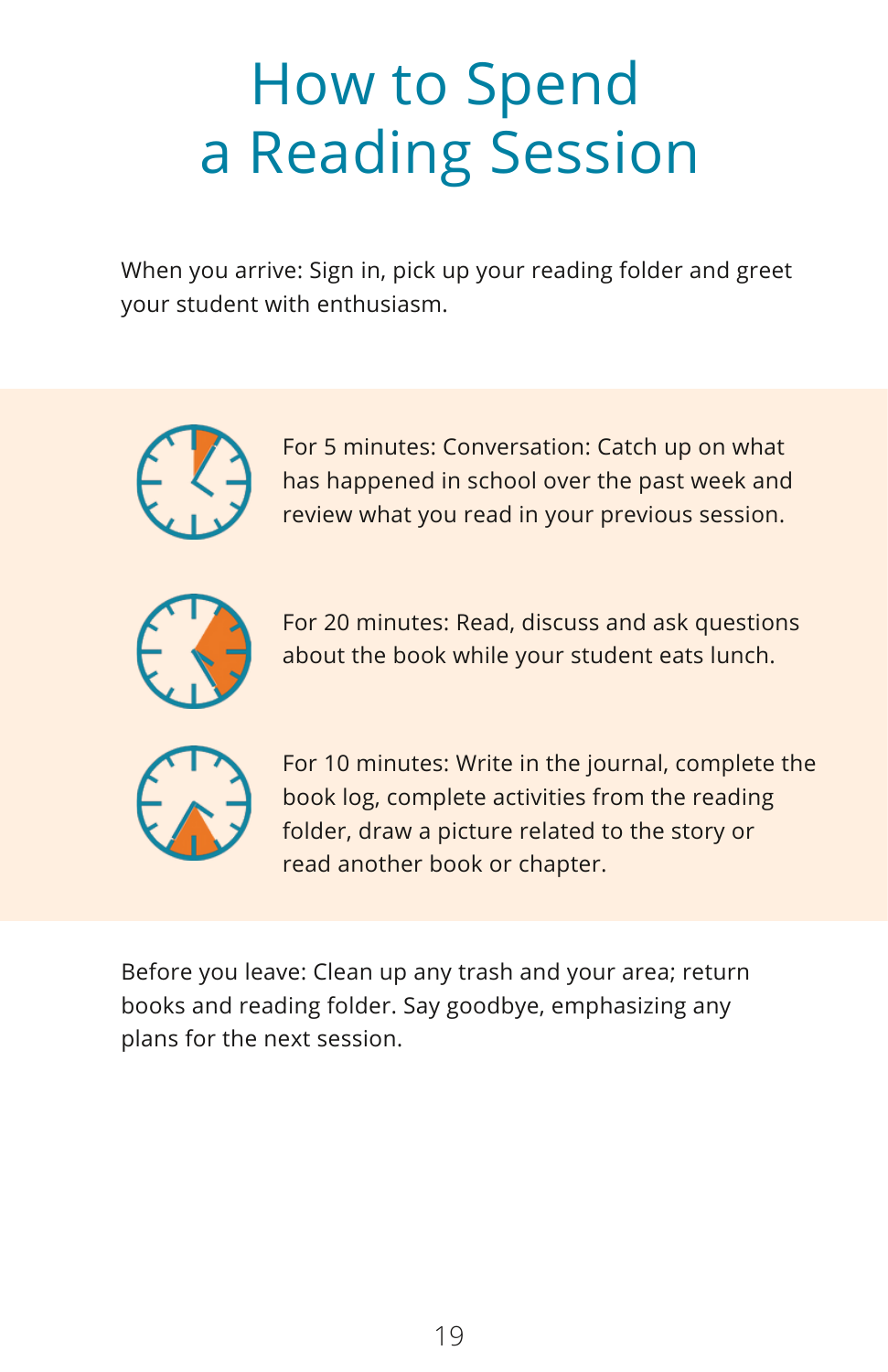## Selecting Good Books

Once you get to know your student try picking out 5 or 6 books for your student to choose from. These books should be subject matters that you think would be interesting to your student and at the appropriate level. Then allow the student to choose between these books. This strategy allows the student to participate in the process and gives them a choice, but also ensures that you read the best books while being efficient with program time.

Choose books based on your student's listening level rather than on their reading level. Children can comprehend and pick up what they hear at a higher level than what they can read themselves. Exposure to these more sophisticated books will increase students' vocabulary, language, and listening comprehension.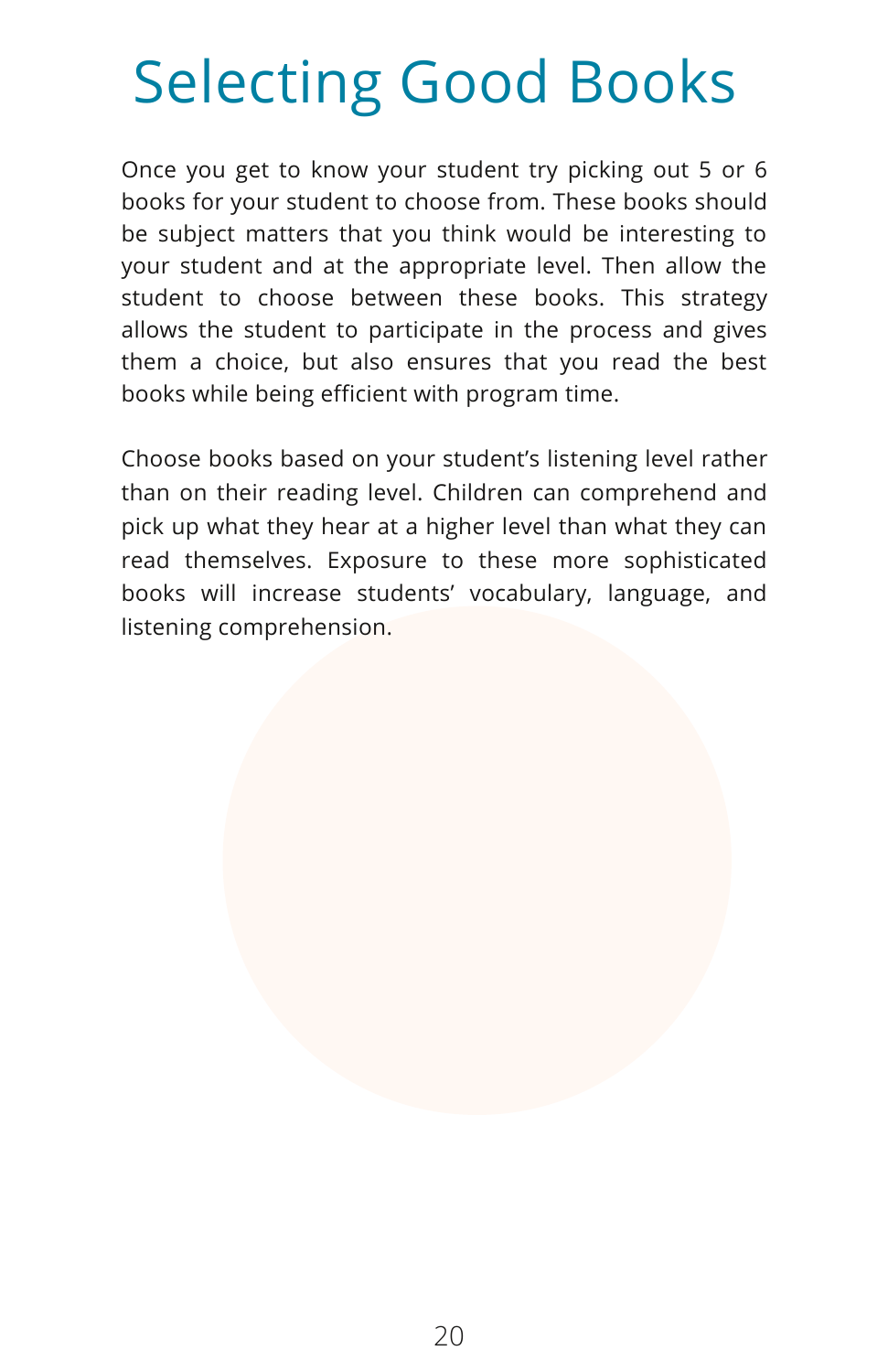## Tips for Success

## **It's okay if your student just wants to talk.**

It's important to note that Some students haven't had a chance to talk at all during the day, so if they are feeling particularly chatty, this is okay. Try to get some reading done, but don't feel like you need to force it.

### **Give structure to your reading session: Set goals.**

You can discuss what you both want to achieve from your reading session. Write down your goals and keep referring to them.

Examples:

- "Let's try to read at least 10 books by Marc Brown this fall."
- "Let's learn about two new animals."
- "I'd like to find a new favorite author and learn more about him/her."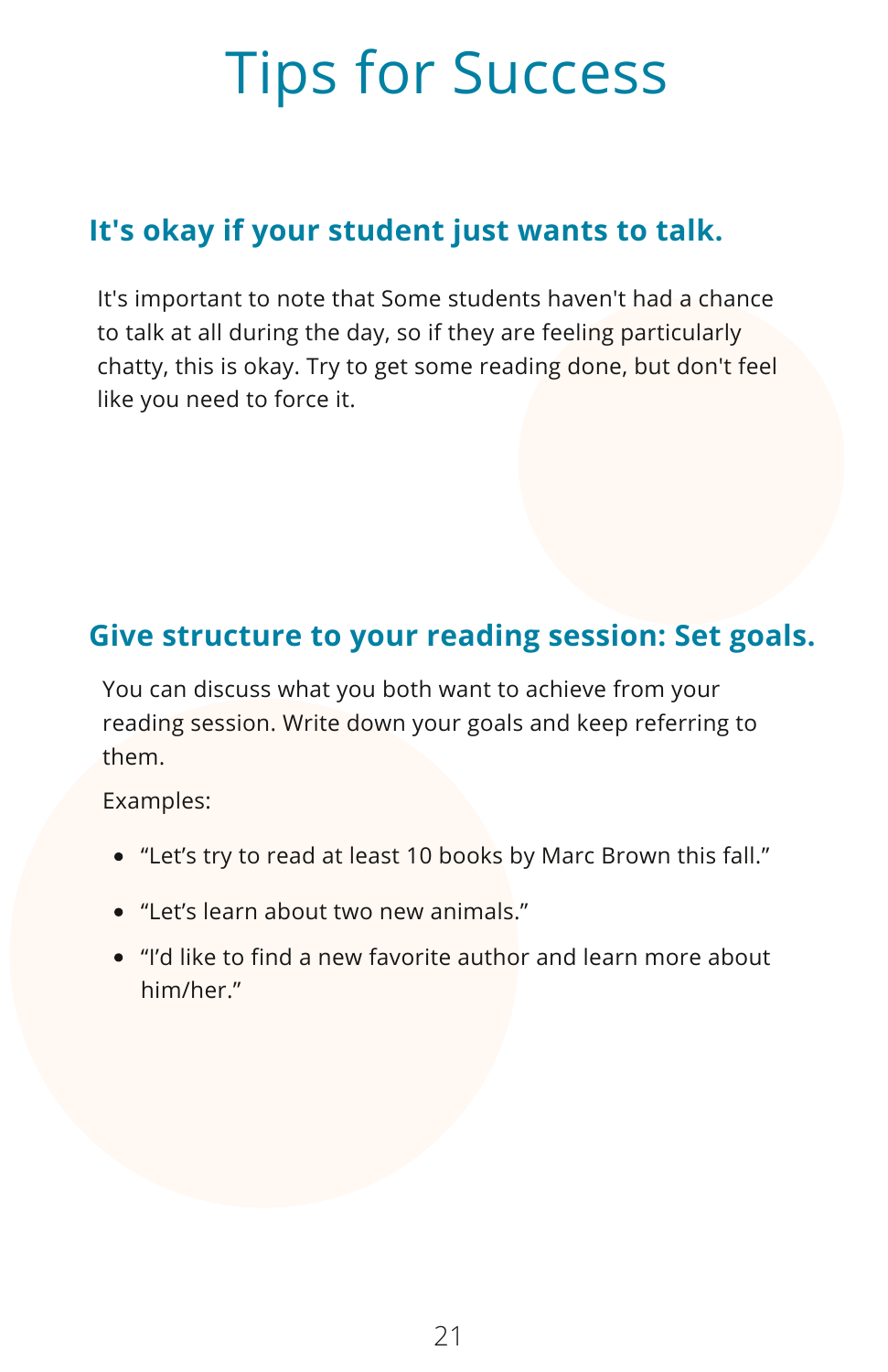### **Find a topic, and then think beyond books. Use your imagination to bring in a wide range of reading material.**

Example: If you and your student both like race cars, you can:

- Read non-fiction books about cars
- Read biographies of race car drivers
- Read official race programs
- Read articles in the newspaper sports section
- Write a letter to your favorite race car driver
- Read race car magazines
- Write a story about your student as a race car driver
- Label a diagram of a race car
- Write a review of a race you both saw
- Rewrite "The Tortoise & The Hare" with race cars

## **Build trust and confidence.**

Build trust by being consistent. If you attend the reading sessions irregularly, you may find that the student is disappointed or uncooperative. If you must miss a session, call the site coordinator immediately, just as soon as you know you will be unable to attend. To build confidence, praise your student honestly and frequently. Remember, attentiveness and effort can be as important as performance.

### **Learn more about your student, and be respectful of their identity and preferences.**

Understand your student in terms of his or her own background and values. Show interest in your student as a person. Listen carefully to what he or she says. Having a conversation meets the goals of helping the child articulate thoughts and exposing the child to new information. Ask questions about favorite activities, family members, friends, hopes and dreams. By your words and actions, let your student know you care.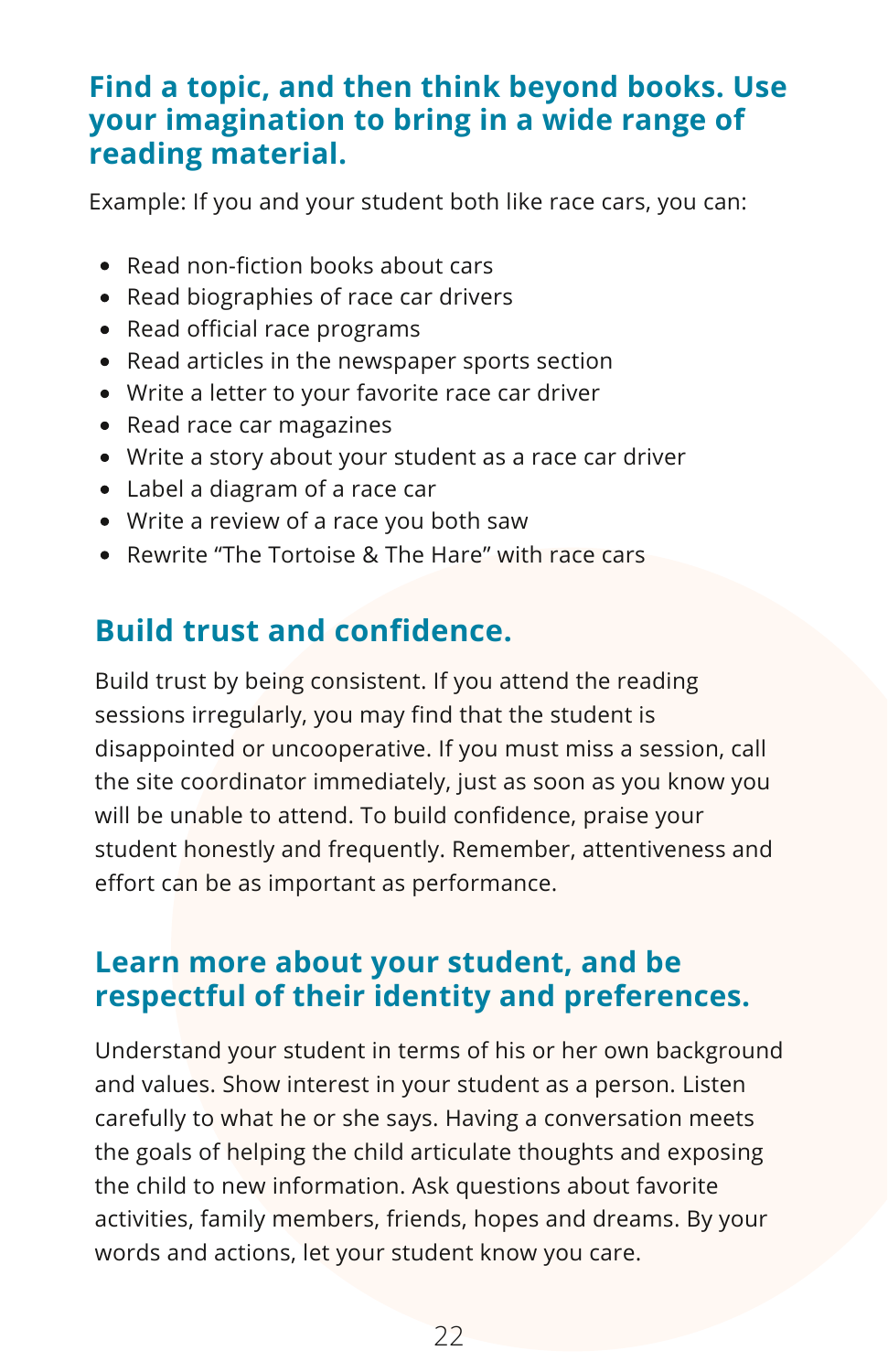## Social and Emotion Learning (SEL), Mental Health and Trauma

### **Informed Care Tips and Tricks**

Social Emotional Learning is away for students to connect with emotions and regulate them. This also allows them to make connections to the world outside of their immediate sphere and gives students a voice.

We give students a voice by letting the students choose books that portray emotions or different people from themselves. We also give students a voice by letting the students choose books that they have an interest in. Listening, talking and asking questions is another great way to give students a voice.

## **Trauma Informed Care**

Remember- Students come to us from all walks of life, backgrounds and experiences. Be present and work with our students where they are at and meet them there. We want to listen to them and work with them where they are at. By doing this you will be amazed be the trust/ growth you will see in the students and the mentorship relationship that is formed.

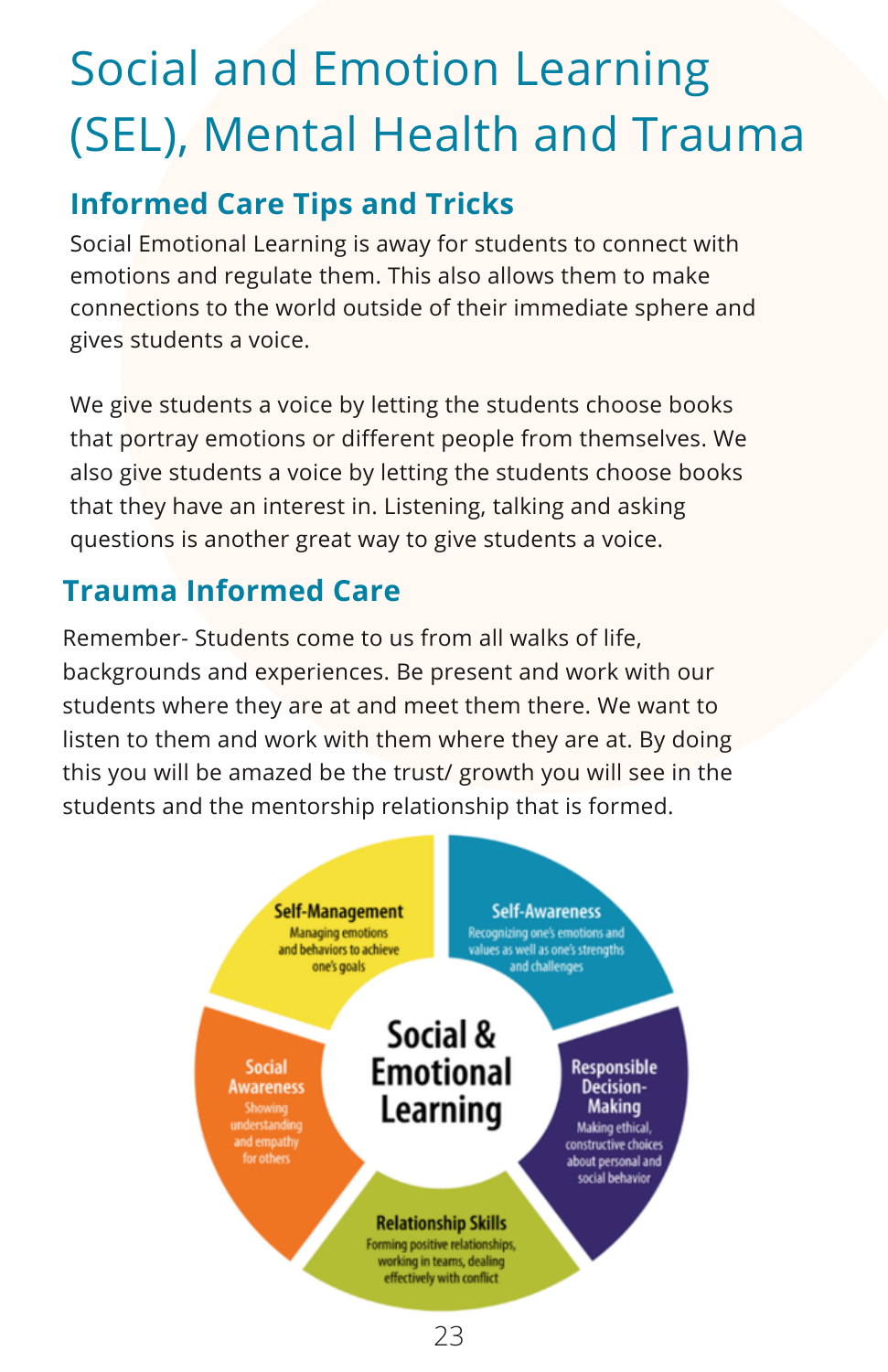## **Mental Health Tips**

Students mental health improves by knowing there is an adult outside of their family that cares for them.

These tips are to get an understanding for where your student are on a singular individual day. You can let your site coordinator know if there is something you feel you should or want to share but not necessary unless you deem the student in danger. Reminder, your site coordinators like to hear good things as well as the troubling ones.

Due to the events that are happening in our society and world you might hear more concerning things from your students then prior to the pandemic. This is ok and totally normal… your students might want to talk. We are not asking you to be counselors and therapists, but to be a listening ear.

## **Sample Activities**

For more activities and details, visit our website at **everybodywinsiowa.org** and navigate to our "Mentor Resources" page under the "Resources" tab.

### 5-1 Activity

How to: Talk about how things are going on a specific day. Rate how it is going on a scale of 5-1.

### High/ Low

How to: The mentor and students share about a high and low for the week.

### Ask Questions

This is by far the easiest way to get to know, build rapport and trust with your student.

**For further information or questions consult with your site coordinator or Anna Sunstrom at asunstrom@everybodywinsiowa.org**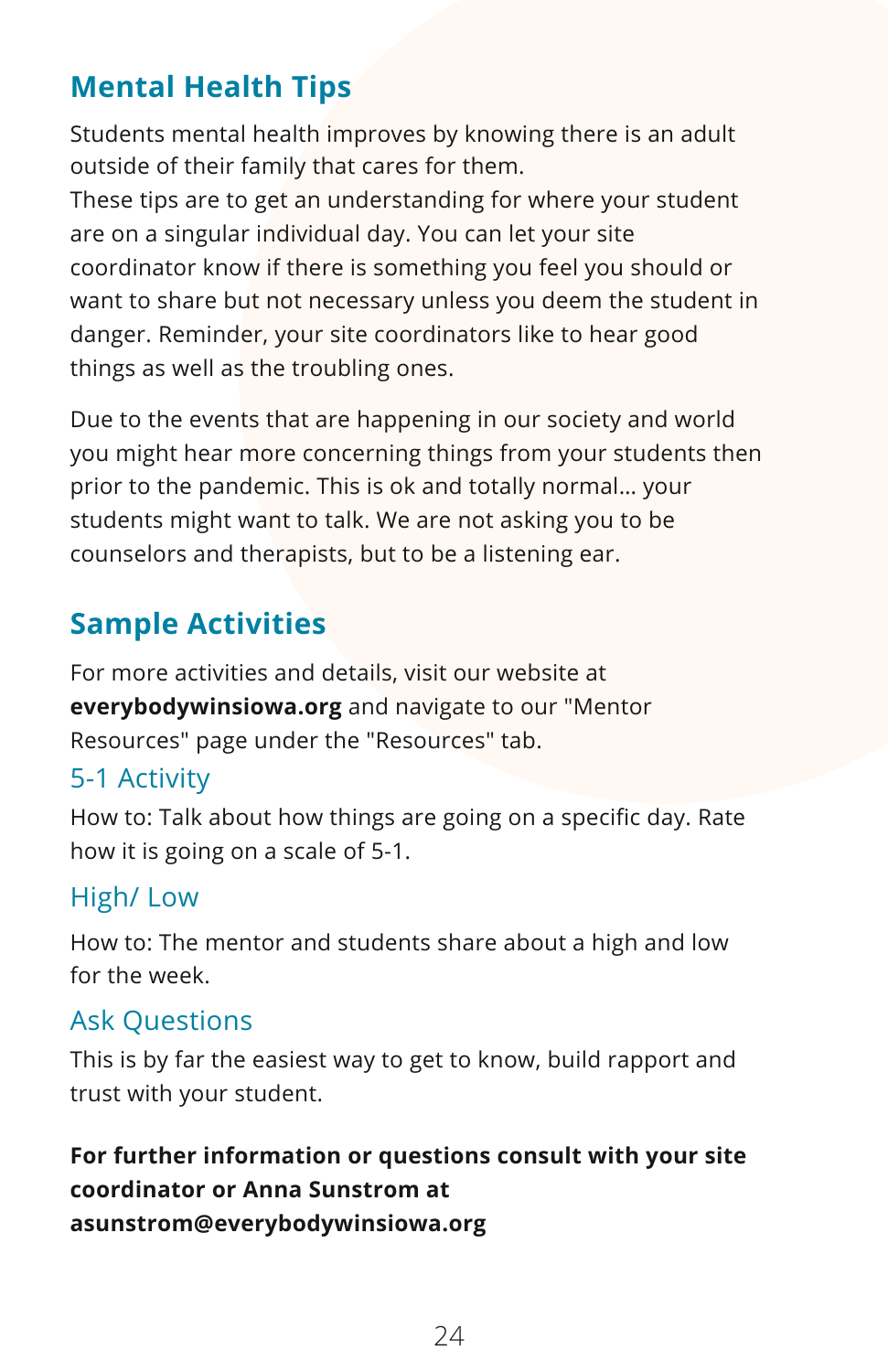## Frequently Asked **Questions**

### **What is the best way to structure my reading session?**

Reading mentors direct the reading time and have clear expectations. Reading sessions should be structured and predictable with an emphasis on the mentor reading aloud to the student. It's okay if the student chooses to read out loud, but should be by the students choice and not forced.

Whenever possible, the mentor guides the student in the book selection or may bring reading material. Conversation, questions about a book and a shared writing activity (utilizing Mentor Literacy Guides and Student Journal) can enhance the session.

Saying "no" is okay. Teachers repeatedly remind us that students respect and appreciate limits. Students may ask to go outside, walk around, play games or see their friends, but remember your goals. Advice and assistance are always available; please speak with your site coordinator about any concerns you may have regarding the program or with your student.

### **Why are gifts or special food not permitted?**

Reading mentors give the gift of time and attention. Bringing gifts or special foods causes other students to feel hurt and confused and puts pressure on other volunteers. Students misunderstand the purpose of the program when reading mentors bring gifts. If you want to reward your student for an accomplishment or honor a birthday, we suggest that you give a book to Everybody Wins! Iowa inscribed with the child's name.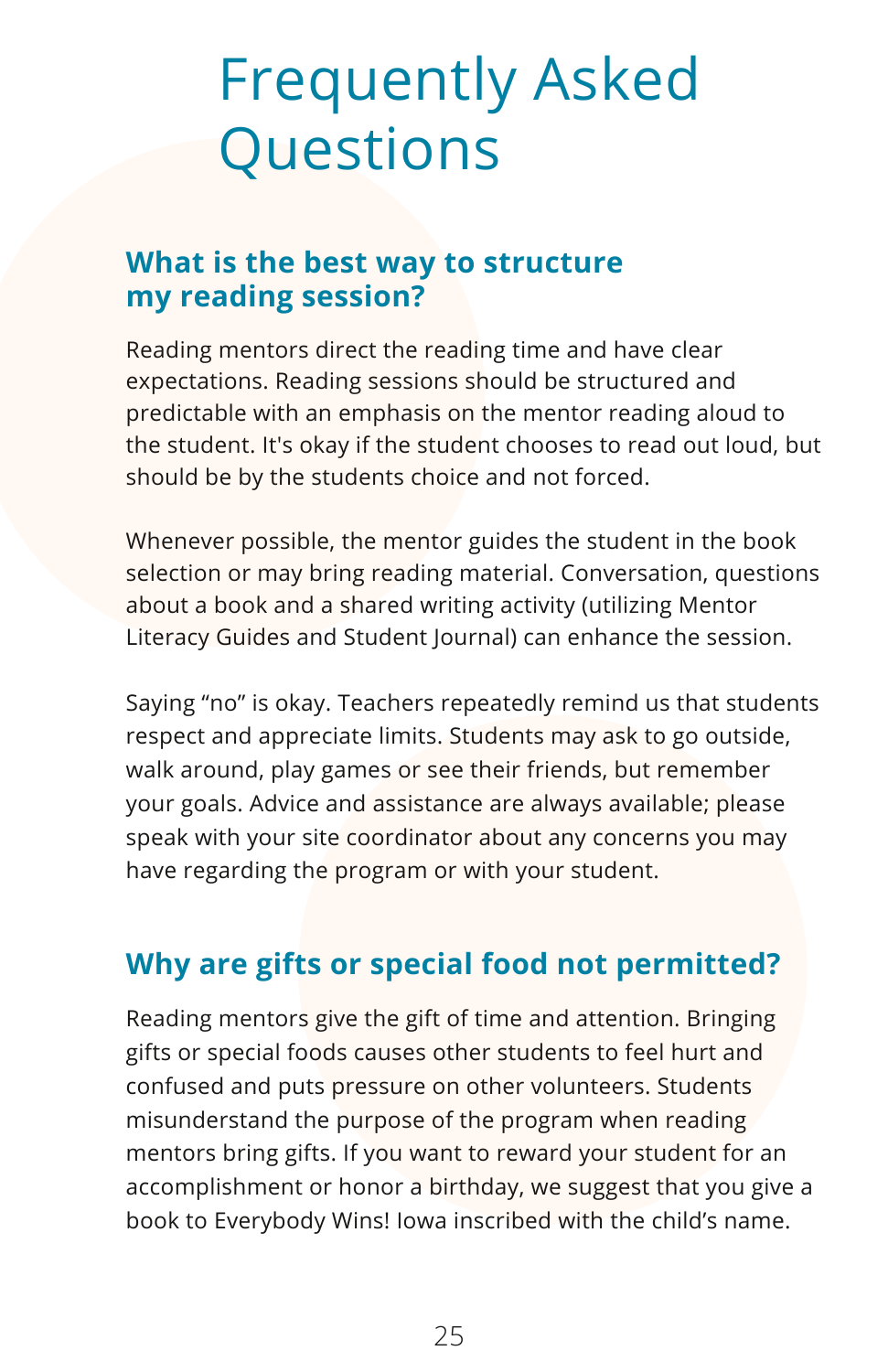### **Why do mentors read aloud to students?**

Reading mentors encourage children's interest in reading as they model reading for pleasure. No matter what a student's ability, reading aloud to the student and talking together will benefit the student academically and socially. As your student gains confidence, pairs may "buddy-read" to each other if the student is confident and wants to read. However, the mentor may do most of the reading aloud.

- When students are doing the reading, it is by nature necessary for them to select lower level books (they can listen at higher levels than they can read). Also, they are likely laboring through words and therefore getting exposure to fewer words and less background knowledge in a given session.
- Especially for those students who struggle with reading, reading sessions can be stressful which may be counterproductive to EWI's vision of developing an association of reading with pleasure among our students.
- We encourage volunteers to have discussions with students because we know that building a trusting relationship will provide students a model for the love of reading we are working to instill as well as the extra socio-emotional support our students often need. Discussing book content also helps students develop reading comprehension, background knowledge.

### **How are students chosen to participate?**

Students are referred to our program by their classroom teachers for one or more of the following reasons:

- The student is behind in fundamental reading skills.
- The student is an English language learner.
- The student would benefit from one-to-one interaction with a caring adult.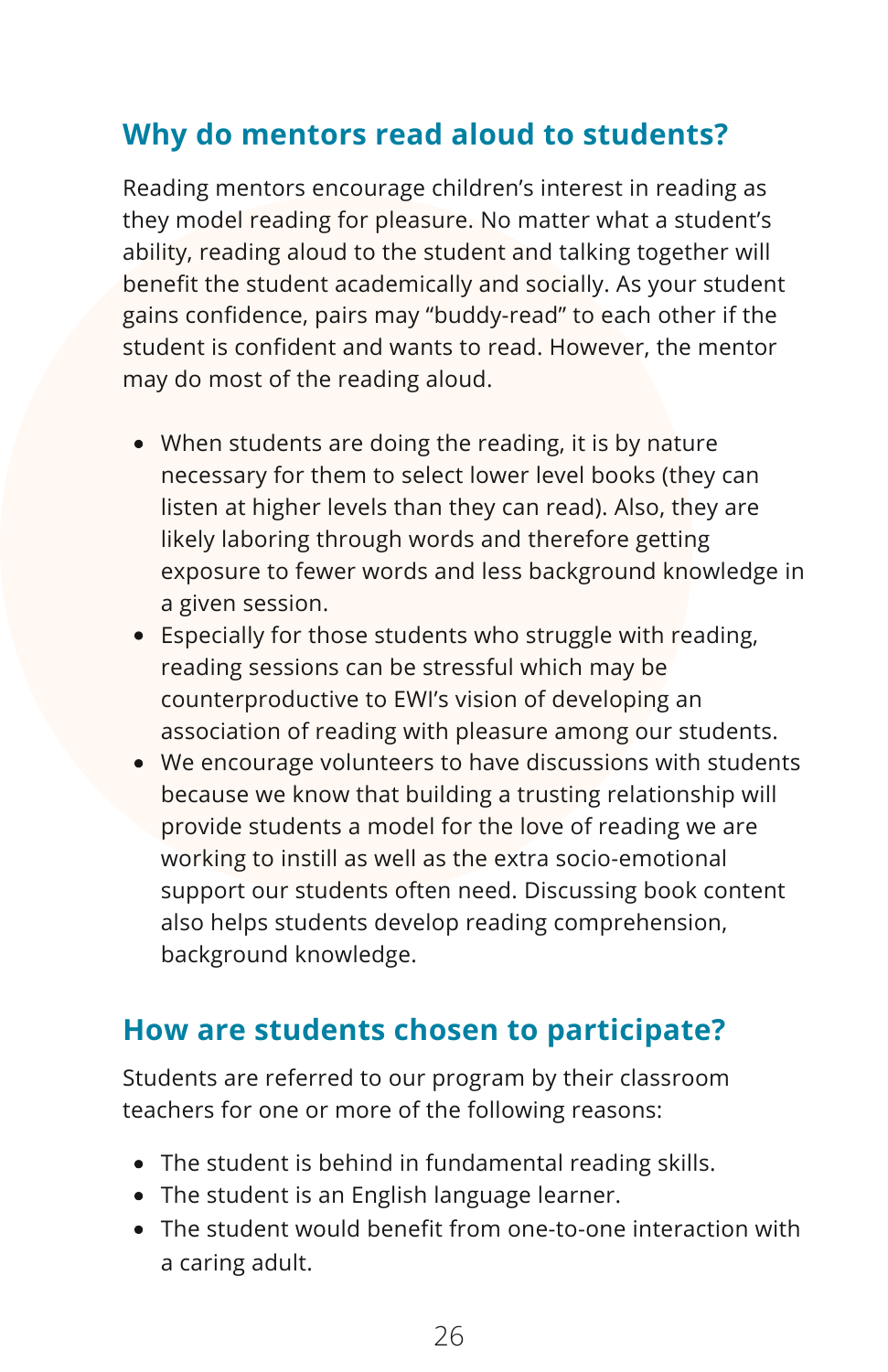### **Why are students and mentors not permitted to see each other outside of reading sessions?**

For the protection of students, mentors, your organization, and Everybody Wins! Iowa, contact between mentors and students outside of scheduled reading sessions is not permitted. Special activities sponsored by Everybody Wins! Iowa is the only exception to this policy.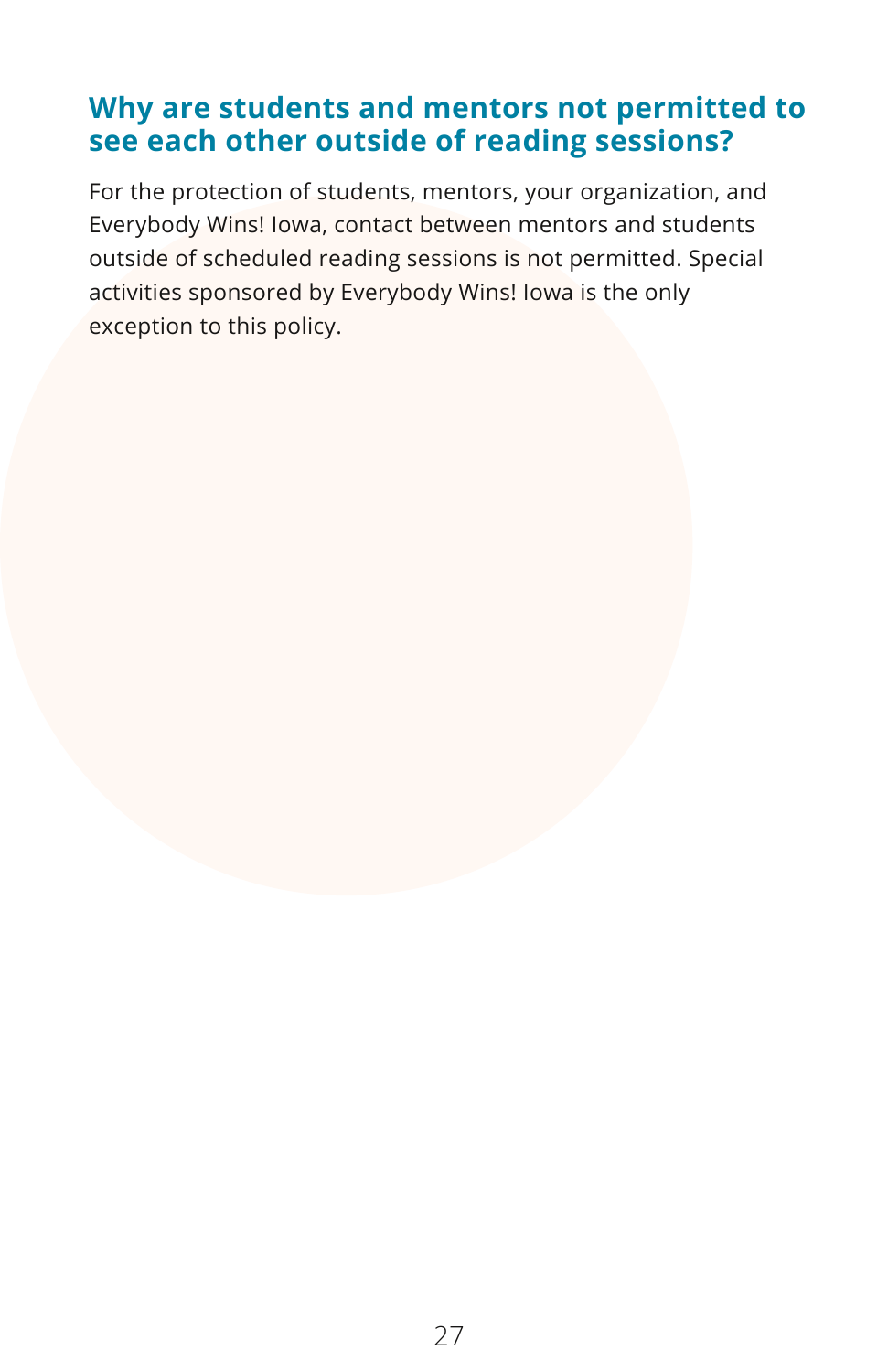## Other things you can do to help Everybody Wins! Iowa

- **Recruit other reading mentors.** Your friends and colleagues may be waiting for an invitation to join you as a reading mentor. Tell your colleagues, neighbors, alumni associations, churches and community organizations about the opportunity to read and mentor a student. Many students are waiting to participate because we currently do not have enough reading mentors to serve all the students who could benefit from the program.
- **Refer potential volunteer mentors to:** Anna Sunstrom, Volunteer Outreach Manager volunteer@everybodywinsiowa.org (515) 242-8462
- **Tell us your ideas.** We are eager to hear from you. We want to ensure that the program is positive and successful for everyone involved.
- **Donate new books to Everybody Wins! Iowa.** If you wish, we will inscribe the first name of your student, as well as your name, into any new books you donate to our program.
- **More Ways to Give**: Visit our website at **<https://everybodywinsiowa.org/more-ways-to-give/>** to learn other ways to support our work!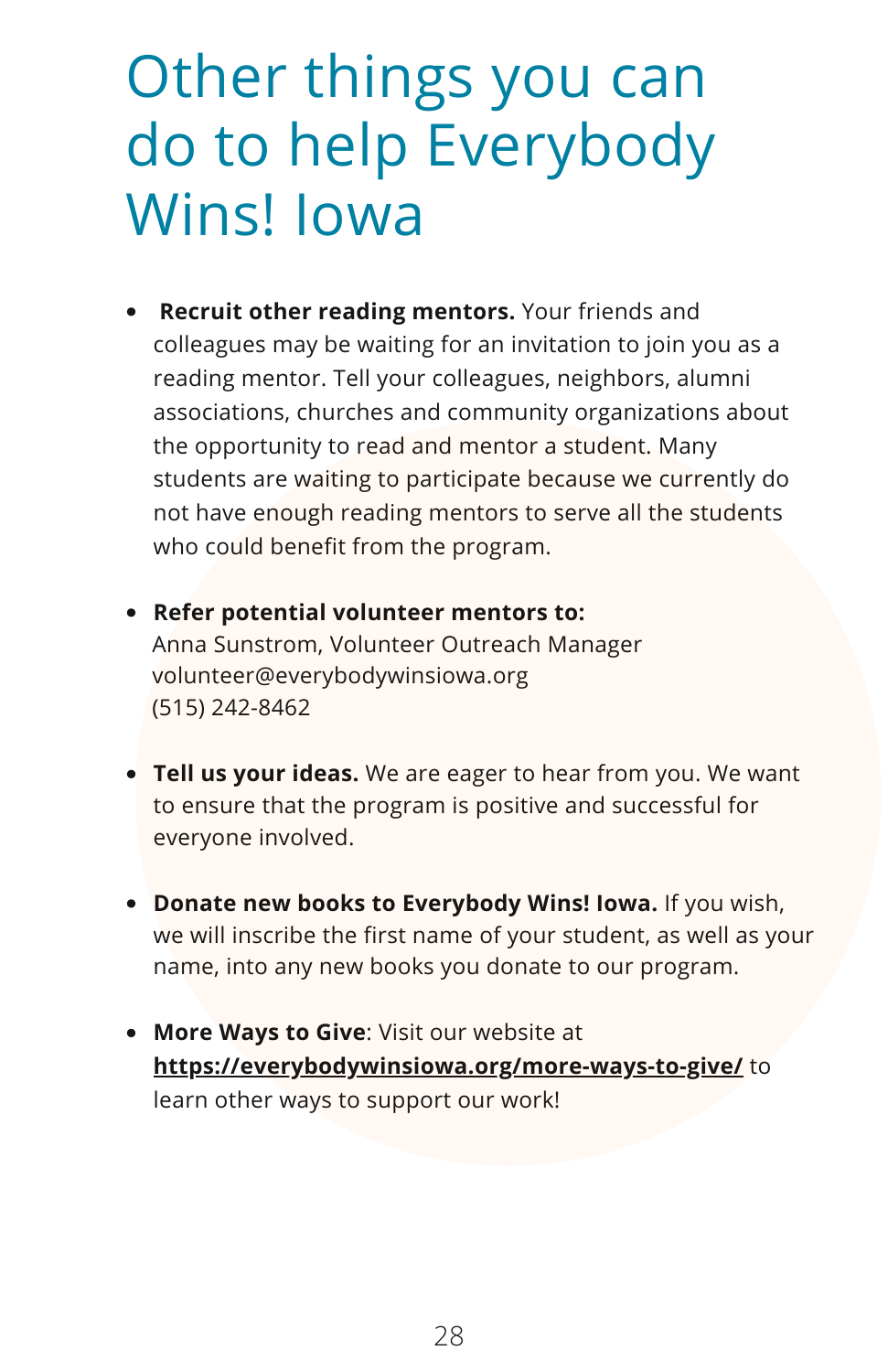### **Acknowledgement of Mentor Training and Receipt of Handbook**

Signing this document in the space provided below indicates the following:

• I have received an electronic or physical copy of the Everybody Wins! Iowa Reading Mentor Handbook.

• I acknowledge that it is my responsibility to read the handbook and familiarize myself with the contents.

• I have received training on the details of Power Read programming and understand the rules and regulations governing my participation.

Print Full Name: **Example 20** 

Sign Full Name:  $\Box$ 

Date:  $\frac{1}{2}$  /  $\frac{1}{2}$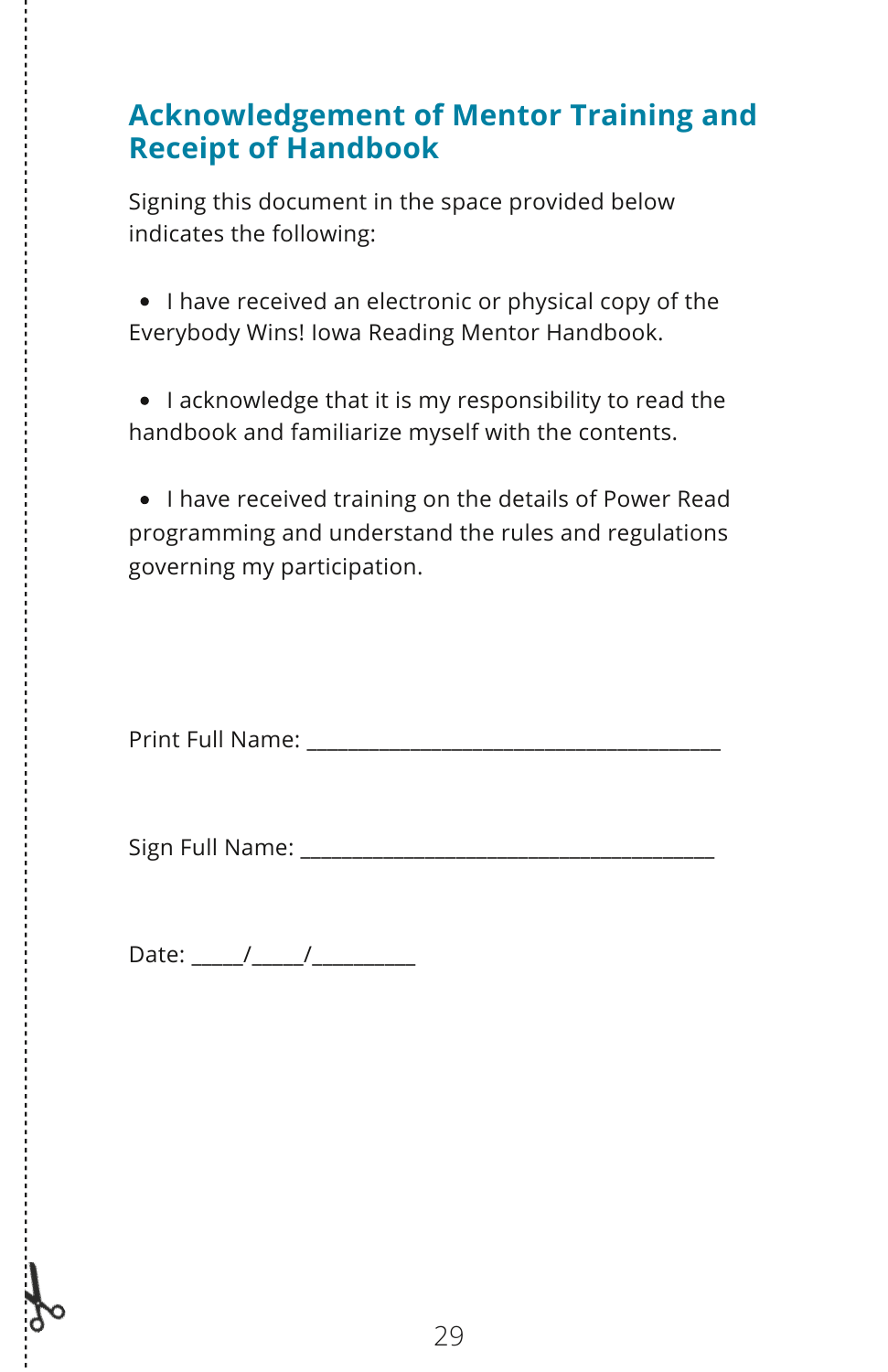## Key Contacts

| My Site Coordinator is: |  |
|-------------------------|--|
| Email:                  |  |
| Phone:                  |  |

#### **EWI Program Managers:**

Amber Juffer ajuffer@everybodywinsiowa.org (515) 242-8463 Stacy Pearce spearce@everybodywinsiowa.org (515) 242-8463

#### **EWI Executive Director:**

Karen Ligas statedirector@everybodywinsiowa.org (515) 242-8461

#### **Thank you for volunteering!**

Everybody Wins! Iowa P.O. Box 691 Des Moines, Iowa 50303 Phone: 515-277-7590 Fax: 515-242-8465 *[www.everybodywinsiowa.org](http://everybodywinsiowa.org/)*